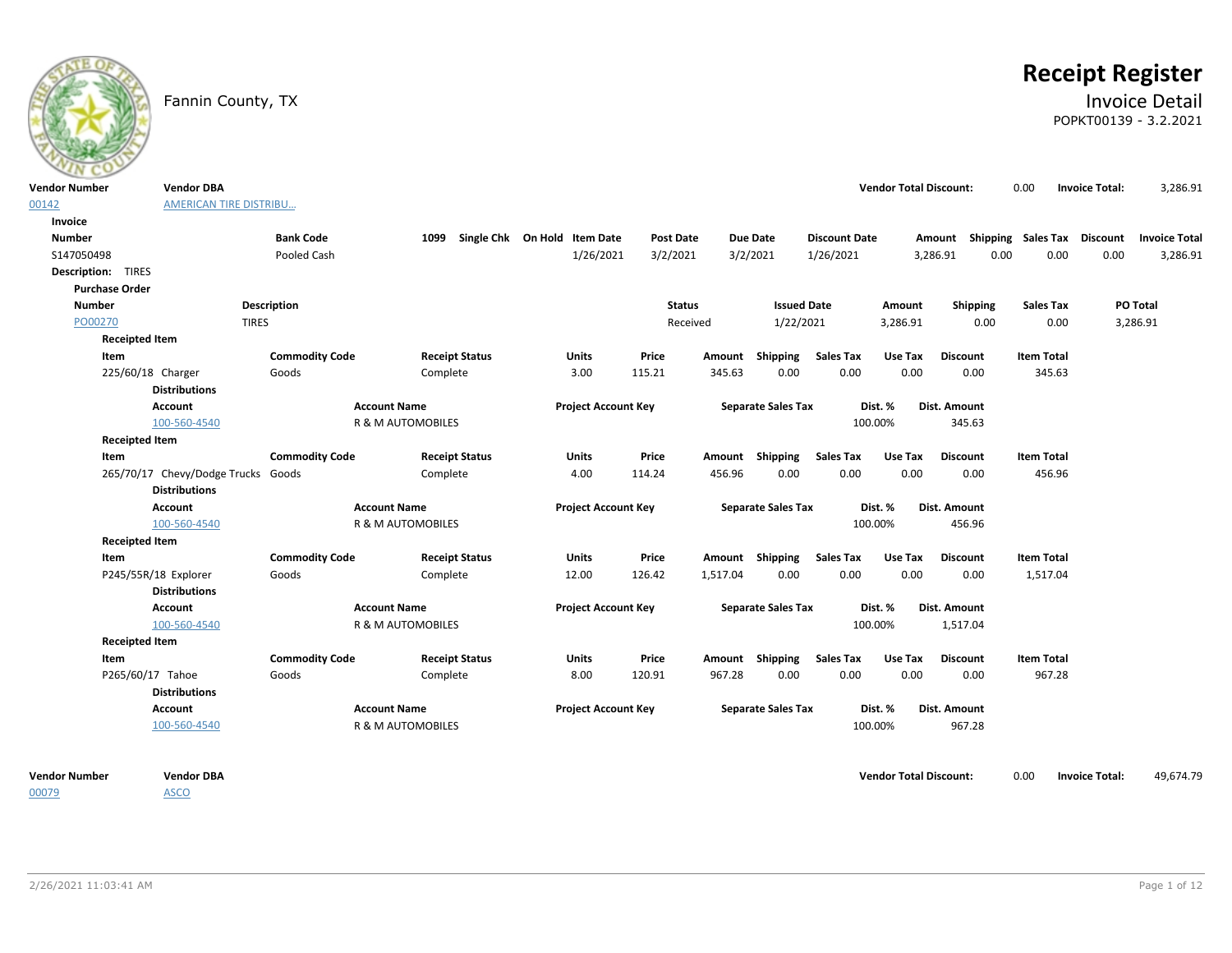| Invoice               |                                              |                                 |                         |                                   |                            |                  |           |                           |                      |                               |                                    |                             |                       |                      |
|-----------------------|----------------------------------------------|---------------------------------|-------------------------|-----------------------------------|----------------------------|------------------|-----------|---------------------------|----------------------|-------------------------------|------------------------------------|-----------------------------|-----------------------|----------------------|
| Number                |                                              | <b>Bank Code</b>                |                         | 1099 Single Chk On Hold Item Date |                            | <b>Post Date</b> |           | <b>Due Date</b>           | <b>Discount Date</b> |                               | Amount Shipping                    | <b>Sales Tax Discount</b>   |                       | <b>Invoice Total</b> |
| ESA011654V1           |                                              | Pooled Cash                     |                         |                                   | 2/25/2021                  | 3/2/2021         |           | 2/2/2021                  | 2/25/2021            | 49,674.79                     | 0.00                               | 0.00                        | 0.00                  | 49,674.79            |
|                       | Description: Balance on Wheel Loader         |                                 |                         |                                   |                            |                  |           |                           |                      |                               |                                    |                             |                       |                      |
| <b>Purchase Order</b> |                                              |                                 |                         |                                   |                            |                  |           |                           |                      |                               |                                    |                             |                       |                      |
| <b>Number</b>         |                                              | Description                     |                         |                                   |                            | <b>Status</b>    |           | <b>Issued Date</b>        |                      | Amount                        | <b>Shipping</b>                    | <b>Sales Tax</b>            |                       | PO Total             |
| PO00310               |                                              | Balance on Wheel Loader         |                         |                                   |                            | Received         |           | 2/22/2021                 |                      | 49,674.79                     | 0.00                               | 0.00                        |                       | 49,674.79            |
|                       | <b>Receipted Item</b>                        |                                 |                         |                                   |                            |                  |           |                           |                      |                               |                                    |                             |                       |                      |
| Item                  |                                              | <b>Commodity Code</b>           |                         | <b>Receipt Status</b>             | <b>Units</b>               | Price            | Amount    | Shipping                  | <b>Sales Tax</b>     | Use Tax                       | <b>Discount</b>                    | <b>Item Total</b>           |                       |                      |
|                       | Balance on Purchase of Wheel Lo: Goods       |                                 | Complete                |                                   | 1.00                       | 49,674.79        | 49,674.79 | 0.00                      | 0.00                 | 0.00                          | 0.00                               | 49,674.79                   |                       |                      |
|                       | <b>Distributions</b>                         |                                 |                         |                                   |                            |                  |           |                           |                      |                               |                                    |                             |                       |                      |
|                       | Account                                      |                                 | <b>Account Name</b>     |                                   | <b>Project Account Key</b> |                  |           | <b>Separate Sales Tax</b> |                      | Dist. %                       | Dist. Amount                       |                             |                       |                      |
|                       | 220-622-5710                                 |                                 | PURCHASE OF MACH./EQUIP |                                   |                            |                  |           |                           |                      | 100.00%                       | 49,674.79                          |                             |                       |                      |
| <b>Vendor Number</b>  | <b>Vendor DBA</b>                            |                                 |                         |                                   |                            |                  |           |                           |                      | <b>Vendor Total Discount:</b> |                                    | 0.00                        | <b>Invoice Total:</b> | 370.49               |
| 00696                 | DELL MARKETING L.P.                          |                                 |                         |                                   |                            |                  |           |                           |                      |                               |                                    |                             |                       |                      |
| Invoice               |                                              |                                 |                         |                                   |                            |                  |           |                           |                      |                               |                                    |                             |                       |                      |
| <b>Number</b>         |                                              | <b>Bank Code</b>                |                         | 1099 Single Chk On Hold Item Date |                            | <b>Post Date</b> |           | <b>Due Date</b>           | <b>Discount Date</b> |                               | Amount Shipping Sales Tax Discount |                             |                       | <b>Invoice Total</b> |
| 10456019374           |                                              | Pooled Cash                     |                         |                                   | 1/13/2021                  | 3/2/2021         |           | 3/2/2021                  | 1/13/2021            |                               | 370.49<br>0.00                     | 0.00                        | 0.00                  | 370.49               |
| Description: Toner    |                                              |                                 |                         |                                   |                            |                  |           |                           |                      |                               |                                    |                             |                       |                      |
| <b>Purchase Order</b> |                                              |                                 |                         |                                   |                            |                  |           |                           |                      |                               |                                    |                             |                       |                      |
| <b>Number</b>         |                                              | <b>Description</b>              |                         |                                   |                            | <b>Status</b>    |           | <b>Issued Date</b>        |                      | Amount                        | <b>Shipping</b>                    | <b>Sales Tax</b>            |                       | PO Total             |
| PO00235               | Toner                                        |                                 |                         |                                   |                            | Received         |           | 1/6/2021                  |                      | 370.49                        | 0.00                               | 0.00                        |                       | 370.49               |
|                       | <b>Receipted Item</b>                        |                                 |                         |                                   |                            |                  |           |                           |                      |                               |                                    |                             |                       |                      |
| Item                  |                                              | <b>Commodity Code</b>           |                         | <b>Receipt Status</b>             | <b>Units</b>               | Price            | Amount    | Shipping                  | Sales Tax            | Use Tax                       | <b>Discount</b>                    | <b>Item Total</b>           |                       |                      |
|                       | Extra High Yield B3460                       | Goods                           | Complete                |                                   | 1.00                       | 370.49           | 370.49    | 0.00                      | 0.00                 | 0.00                          | 0.00                               | 370.49                      |                       |                      |
|                       | <b>Distributions</b>                         |                                 |                         |                                   |                            |                  |           |                           |                      |                               |                                    |                             |                       |                      |
|                       | Account                                      |                                 | <b>Account Name</b>     |                                   | <b>Project Account Key</b> |                  |           | <b>Separate Sales Tax</b> |                      | Dist. %                       | Dist. Amount                       |                             |                       |                      |
|                       | 100-403-3100                                 |                                 | <b>OFFICE SUPPLIES</b>  |                                   |                            |                  |           |                           |                      | 100.00%                       | 370.49                             |                             |                       |                      |
| <b>Vendor Number</b>  | <b>Vendor DBA</b>                            |                                 |                         |                                   |                            |                  |           |                           |                      | <b>Vendor Total Discount:</b> |                                    | 0.00                        | <b>Invoice Total:</b> |                      |
| <b>VEN02087</b>       | <b>Global Equipment Compa</b>                |                                 |                         |                                   |                            |                  |           |                           |                      |                               |                                    |                             |                       | 1,258.99             |
| Invoice               |                                              |                                 |                         |                                   |                            |                  |           |                           |                      |                               |                                    |                             |                       |                      |
| <b>Number</b>         |                                              | <b>Bank Code</b>                | 1099                    | Single Chk On Hold Item Date      |                            | <b>Post Date</b> |           | <b>Due Date</b>           | <b>Discount Date</b> |                               | Amount                             | Shipping Sales Tax Discount |                       | <b>Invoice Total</b> |
| 117182537             |                                              | Pooled Cash                     |                         |                                   | 1/27/2021                  | 1/27/2021        |           | 1/27/2021                 | 1/27/2021            |                               | 1,038.00<br>220.99                 | 0.00                        | 0.00                  | 1,258.99             |
|                       | <b>Description:</b> DIsinfectant for Foggers |                                 |                         |                                   |                            |                  |           |                           |                      |                               |                                    |                             |                       |                      |
| <b>Purchase Order</b> |                                              |                                 |                         |                                   |                            |                  |           |                           |                      |                               |                                    |                             |                       |                      |
| <b>Number</b>         |                                              | <b>Description</b>              |                         |                                   |                            | <b>Status</b>    |           | <b>Issued Date</b>        |                      | Amount                        | <b>Shipping</b>                    | <b>Sales Tax</b>            |                       | PO Total             |
| PO00279               |                                              | <b>DIsinfectant for Foggers</b> |                         |                                   |                            | Received         |           | 1/27/2021                 |                      | 1,038.00                      | 220.99                             | 0.00                        |                       | 1,258.99             |
|                       | <b>Receipted Item</b>                        |                                 |                         |                                   |                            |                  |           |                           |                      |                               |                                    |                             |                       |                      |
| Item                  |                                              | <b>Commodity Code</b>           |                         | <b>Receipt Status</b>             | <b>Units</b>               | Price            | Amount    | <b>Shipping</b>           | <b>Sales Tax</b>     | Use Tax                       | <b>Discount</b>                    | <b>Item Total</b>           |                       |                      |
|                       | Cases of 4 gallons                           | Goods                           | Complete                |                                   | 10.00                      | 103.80           | 1,038.00  | 220.99                    | 0.00                 | 0.00                          | 0.00                               | 1,258.99                    |                       |                      |
|                       |                                              |                                 |                         |                                   |                            |                  |           |                           |                      |                               |                                    |                             |                       |                      |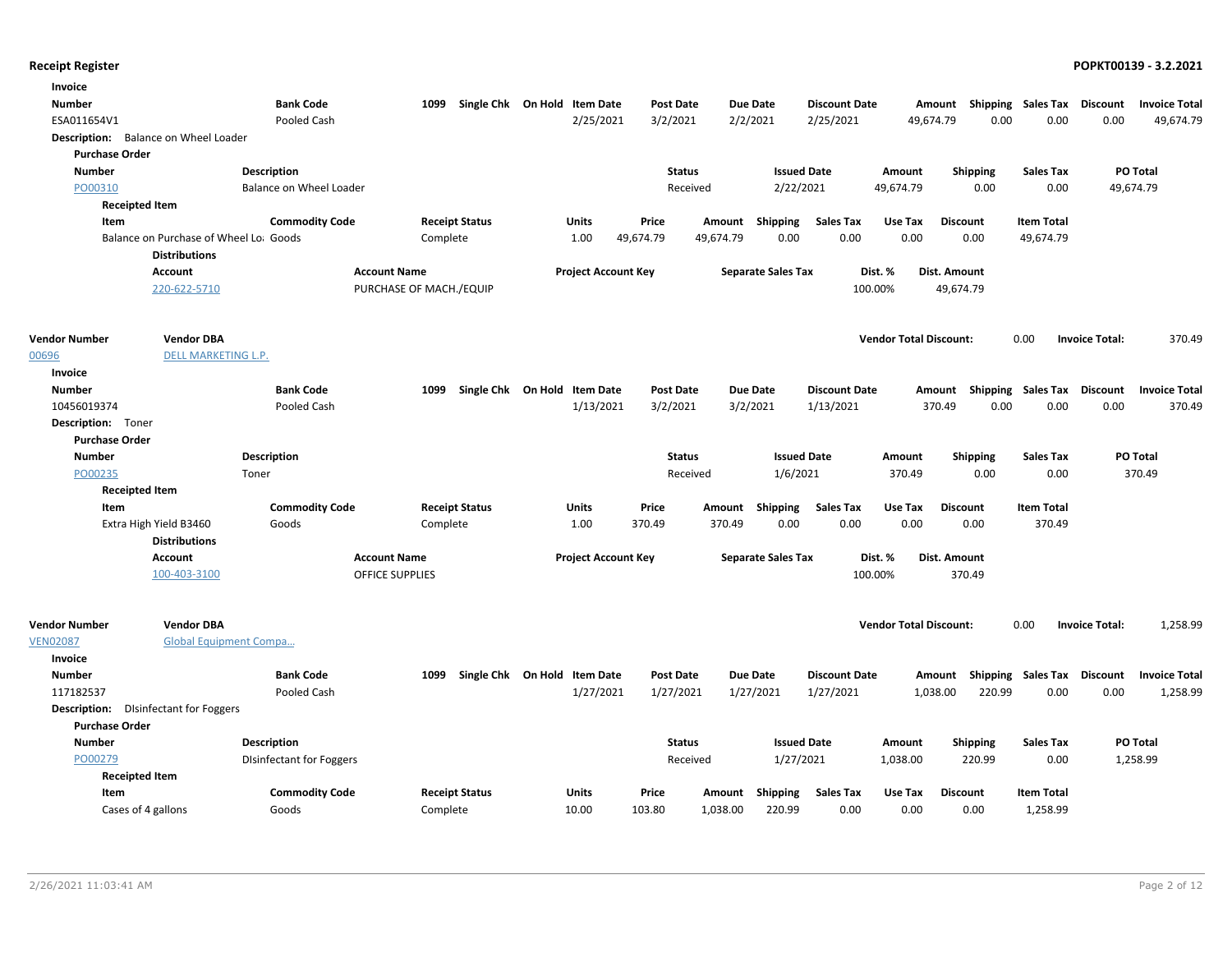|                           | <b>Distributions</b>                                    |                       |                        |                       |                              |                            |                  |        |                           |                      |         |                               |                 |                 |                   |                             |                      |
|---------------------------|---------------------------------------------------------|-----------------------|------------------------|-----------------------|------------------------------|----------------------------|------------------|--------|---------------------------|----------------------|---------|-------------------------------|-----------------|-----------------|-------------------|-----------------------------|----------------------|
|                           | <b>Account</b>                                          |                       | <b>Account Name</b>    |                       |                              | <b>Project Account Key</b> |                  |        | <b>Separate Sales Tax</b> |                      | Dist. % |                               | Dist. Amount    |                 |                   |                             |                      |
|                           | 413-413-3970                                            |                       | SANITIZING SUPPLIES    |                       |                              |                            |                  |        |                           |                      | 100.00% |                               | 1,258.99        |                 |                   |                             |                      |
|                           |                                                         |                       |                        |                       |                              |                            |                  |        |                           |                      |         |                               |                 |                 |                   |                             |                      |
| <b>Vendor Number</b>      | <b>Vendor DBA</b>                                       |                       |                        |                       |                              |                            |                  |        |                           |                      |         | <b>Vendor Total Discount:</b> |                 |                 | 0.00              | <b>Invoice Total:</b>       | 706.32               |
| 00216                     | <b>OFFICE DEPOT</b>                                     |                       |                        |                       |                              |                            |                  |        |                           |                      |         |                               |                 |                 |                   |                             |                      |
| Invoice                   |                                                         |                       |                        |                       |                              |                            |                  |        |                           |                      |         |                               |                 |                 |                   |                             |                      |
| <b>Number</b>             |                                                         | <b>Bank Code</b>      |                        | 1099                  | Single Chk On Hold Item Date |                            | <b>Post Date</b> |        | <b>Due Date</b>           | <b>Discount Date</b> |         |                               | Amount          |                 |                   | Shipping Sales Tax Discount | <b>Invoice Total</b> |
| 154124963001              |                                                         | Pooled Cash           |                        |                       |                              | 2/11/2021                  | 3/2/2021         |        | 3/2/2021                  | 2/11/2021            |         |                               | 47.16           | 0.00            | 0.00              | 0.00                        | 47.16                |
| Description: Paper        |                                                         |                       |                        |                       |                              |                            |                  |        |                           |                      |         |                               |                 |                 |                   |                             |                      |
| <b>Purchase Order</b>     |                                                         |                       |                        |                       |                              |                            |                  |        |                           |                      |         |                               |                 |                 |                   |                             |                      |
| <b>Number</b>             |                                                         | <b>Description</b>    |                        |                       |                              |                            | <b>Status</b>    |        | <b>Issued Date</b>        |                      |         | Amount                        |                 | <b>Shipping</b> | <b>Sales Tax</b>  |                             | PO Total             |
| PO00301                   | Paper                                                   |                       |                        |                       |                              |                            | Received         |        | 2/8/2021                  |                      |         | 47.16                         |                 | 0.00            | 0.00              |                             | 47.16                |
| <b>Receipted Item</b>     |                                                         |                       |                        |                       |                              |                            |                  |        |                           |                      |         |                               |                 |                 |                   |                             |                      |
| Item                      |                                                         | <b>Commodity Code</b> |                        | <b>Receipt Status</b> | Units                        |                            | Price            | Amount | Shipping                  | <b>Sales Tax</b>     |         | Use Tax                       | <b>Discount</b> |                 | <b>Item Total</b> |                             |                      |
| Paper                     |                                                         | Goods                 |                        | Complete              | 1.00                         |                            | 29.99            | 29.99  | 0.00                      |                      | 0.00    | 0.00                          |                 | 0.00            | 29.99             |                             |                      |
|                           | <b>Distributions</b>                                    |                       |                        |                       |                              |                            |                  |        |                           |                      |         |                               |                 |                 |                   |                             |                      |
|                           | <b>Account</b>                                          |                       | <b>Account Name</b>    |                       |                              | <b>Project Account Key</b> |                  |        | <b>Separate Sales Tax</b> |                      | Dist. % |                               | Dist. Amount    |                 |                   |                             |                      |
|                           | 100-400-3100                                            |                       | <b>OFFICE SUPPLIES</b> |                       |                              |                            |                  |        |                           |                      | 100.00% |                               |                 | 29.99           |                   |                             |                      |
| <b>Receipted Item</b>     |                                                         |                       |                        |                       |                              |                            |                  |        |                           |                      |         |                               |                 |                 |                   |                             |                      |
| Item                      |                                                         | <b>Commodity Code</b> |                        | <b>Receipt Status</b> | <b>Units</b>                 |                            | Price            |        | Amount Shipping           | <b>Sales Tax</b>     |         | Use Tax                       | <b>Discount</b> |                 | <b>Item Total</b> |                             |                      |
|                           | Paper Fasteners 2 inch (Item 102 Goods                  |                       |                        | Complete              | 2.00                         |                            | 1.76             | 3.52   | 0.00                      |                      | 0.00    | 0.00                          |                 | 0.00            | 3.52              |                             |                      |
|                           | <b>Distributions</b>                                    |                       |                        |                       |                              |                            |                  |        |                           |                      |         |                               |                 |                 |                   |                             |                      |
|                           | <b>Account</b>                                          |                       | <b>Account Name</b>    |                       |                              | <b>Project Account Key</b> |                  |        | <b>Separate Sales Tax</b> |                      | Dist. % |                               | Dist. Amount    |                 |                   |                             |                      |
|                           | 100-400-3100                                            |                       | <b>OFFICE SUPPLIES</b> |                       |                              |                            |                  |        |                           |                      | 100.00% |                               |                 | 3.52            |                   |                             |                      |
| <b>Receipted Item</b>     |                                                         |                       |                        |                       |                              |                            |                  |        |                           |                      |         |                               |                 |                 |                   |                             |                      |
| Item                      |                                                         | <b>Commodity Code</b> |                        | <b>Receipt Status</b> | <b>Units</b>                 |                            | Price            |        | Amount Shipping           | <b>Sales Tax</b>     |         | Use Tax                       | <b>Discount</b> |                 | <b>Item Total</b> |                             |                      |
|                           | Small Self Stick Notes (tem 97196 Goods                 |                       |                        | Complete              | 1.00                         |                            | 7.99             | 7.99   | 0.00                      |                      | 0.00    | 0.00                          |                 | 0.00            | 7.99              |                             |                      |
|                           | <b>Distributions</b>                                    |                       |                        |                       |                              |                            |                  |        |                           |                      |         |                               |                 |                 |                   |                             |                      |
|                           | <b>Account</b>                                          |                       | <b>Account Name</b>    |                       |                              | <b>Project Account Key</b> |                  |        | <b>Separate Sales Tax</b> |                      | Dist. % |                               | Dist. Amount    |                 |                   |                             |                      |
|                           | 100-400-3100                                            |                       | OFFICE SUPPLIES        |                       |                              |                            |                  |        |                           |                      | 100.00% |                               |                 | 7.99            |                   |                             |                      |
| <b>Receipted Item</b>     |                                                         |                       |                        |                       |                              |                            |                  |        |                           |                      |         |                               |                 |                 |                   |                             |                      |
| Item                      |                                                         | <b>Commodity Code</b> |                        | <b>Receipt Status</b> | Units                        |                            | Price            |        | Amount Shipping           | Sales Tax            |         | Use Tax                       | <b>Discount</b> |                 | <b>Item Total</b> |                             |                      |
|                           | staples (5 pack) (Item 1376587)<br><b>Distributions</b> | Goods                 |                        | Complete              | 1.00                         |                            | 5.66             | 5.66   | 0.00                      |                      | 0.00    | 0.00                          |                 | 0.00            | 5.66              |                             |                      |
|                           | <b>Account</b>                                          |                       | <b>Account Name</b>    |                       |                              | <b>Project Account Key</b> |                  |        | <b>Separate Sales Tax</b> |                      | Dist. % |                               | Dist. Amount    |                 |                   |                             |                      |
|                           | 100-400-3100                                            |                       | OFFICE SUPPLIES        |                       |                              |                            |                  |        |                           |                      | 100.00% |                               |                 | 5.66            |                   |                             |                      |
| Invoice                   |                                                         |                       |                        |                       |                              |                            |                  |        |                           |                      |         |                               |                 |                 |                   |                             |                      |
| <b>Number</b>             |                                                         | <b>Bank Code</b>      |                        | 1099                  | Single Chk On Hold Item Date |                            | <b>Post Date</b> |        | <b>Due Date</b>           | <b>Discount Date</b> |         |                               | Amount          |                 |                   | Shipping Sales Tax Discount | <b>Invoice Total</b> |
| 154124963002              |                                                         | Pooled Cash           |                        |                       |                              | 2/12/2021                  | 3/2/2021         |        | 3/2/2021                  | 2/12/2021            |         |                               | 11.29           | 0.00            | 0.00              | 0.00                        | 11.29                |
| <b>Description:</b> Paper |                                                         |                       |                        |                       |                              |                            |                  |        |                           |                      |         |                               |                 |                 |                   |                             |                      |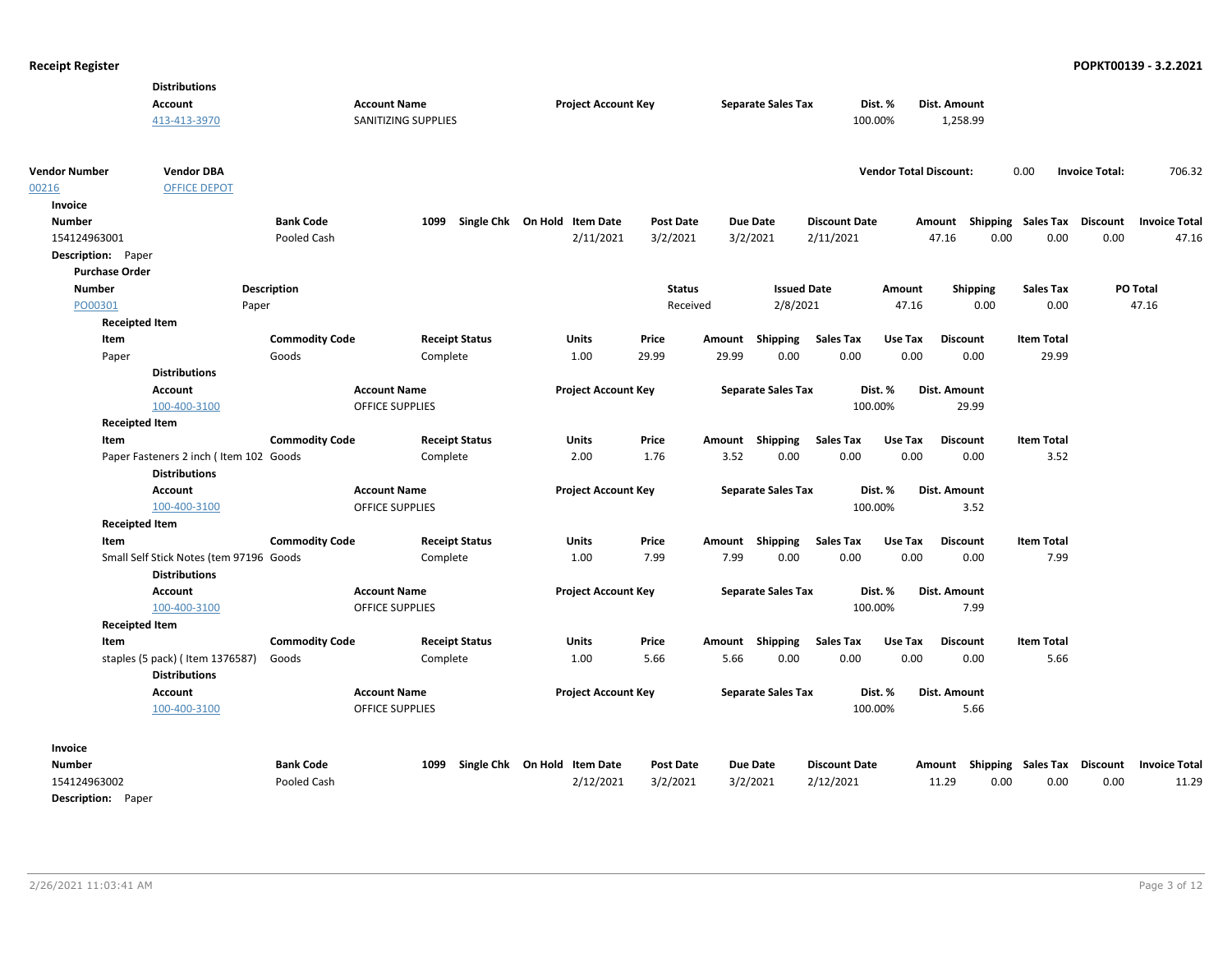| <b>Purchase Order</b>               |                       |                        |                                      |                  |                    |                           |                      |         |                           |                   |                                  |
|-------------------------------------|-----------------------|------------------------|--------------------------------------|------------------|--------------------|---------------------------|----------------------|---------|---------------------------|-------------------|----------------------------------|
| <b>Number</b>                       | <b>Description</b>    |                        |                                      | <b>Status</b>    |                    | <b>Issued Date</b>        |                      | Amount  | <b>Shipping</b>           | <b>Sales Tax</b>  | PO Total                         |
| PO00301                             | Paper                 |                        |                                      | Received         |                    | 2/8/2021                  |                      | 11.29   | 0.00                      | 0.00              | 11.29                            |
| <b>Receipted Item</b>               |                       |                        |                                      |                  |                    |                           |                      |         |                           |                   |                                  |
| Item                                | <b>Commodity Code</b> | <b>Receipt Status</b>  | <b>Units</b>                         | Price            | Amount             | Shipping                  | <b>Sales Tax</b>     | Use Tax | <b>Discount</b>           | <b>Item Total</b> |                                  |
| Post it Flags (Item # 160064)       | Goods                 | Complete               | 1.00                                 | 11.29            | 11.29              | 0.00                      | 0.00                 | 0.00    | 0.00                      | 11.29             |                                  |
| <b>Distributions</b>                |                       |                        |                                      |                  |                    |                           |                      |         |                           |                   |                                  |
| Account                             |                       | <b>Account Name</b>    | <b>Project Account Key</b>           |                  |                    | <b>Separate Sales Tax</b> |                      | Dist. % | Dist. Amount              |                   |                                  |
| 100-400-3100                        |                       | <b>OFFICE SUPPLIES</b> |                                      |                  |                    |                           |                      | 100.00% | 11.29                     |                   |                                  |
| Invoice                             |                       |                        |                                      |                  |                    |                           |                      |         |                           |                   |                                  |
| <b>Number</b>                       | <b>Bank Code</b>      | 1099                   | Single Chk On Hold Item Date         | <b>Post Date</b> |                    | <b>Due Date</b>           | <b>Discount Date</b> |         | Amount Shipping Sales Tax |                   | Discount<br><b>Invoice Total</b> |
| 154884230001                        | Pooled Cash           |                        | 2/9/2021                             | 3/2/2021         |                    | 3/2/2021                  | 2/9/2021             |         | 132.45<br>0.00            | 0.00              | 0.00<br>132.45                   |
| <b>Description:</b> office supplies |                       |                        |                                      |                  |                    |                           |                      |         |                           |                   |                                  |
| <b>Purchase Order</b>               |                       |                        |                                      |                  |                    |                           |                      |         |                           |                   |                                  |
| <b>Number</b>                       | <b>Description</b>    |                        |                                      | <b>Status</b>    |                    | <b>Issued Date</b>        |                      | Amount  | <b>Shipping</b>           | <b>Sales Tax</b>  | PO Total                         |
| PO00297                             | office supplies       |                        |                                      |                  | Partially Received | 2/8/2021                  |                      | 14.91   | 0.00                      | 0.00              | 14.91                            |
| <b>Receipted Item</b>               |                       |                        |                                      |                  |                    |                           |                      |         |                           |                   |                                  |
| Item                                | <b>Commodity Code</b> | <b>Receipt Status</b>  | <b>Units</b>                         | Price            | Amount             | Shipping                  | <b>Sales Tax</b>     | Use Tax | <b>Discount</b>           | <b>Item Total</b> |                                  |
| bic stick pens                      | Goods                 | Complete               | 1.00                                 | 4.29             | 4.29               | 0.00                      | 0.00                 | 0.00    | 0.00                      | 4.29              |                                  |
|                                     |                       |                        | <b>Vendor Part Number:</b><br>255876 |                  |                    |                           |                      |         |                           |                   |                                  |
| <b>Distributions</b>                |                       |                        |                                      |                  |                    |                           |                      |         |                           |                   |                                  |
| <b>Account</b>                      |                       | <b>Account Name</b>    | <b>Project Account Key</b>           |                  |                    | <b>Separate Sales Tax</b> |                      | Dist. % | <b>Dist. Amount</b>       |                   |                                  |
| 100-455-3100                        |                       | OFFICE SUPPLIES        |                                      |                  |                    |                           |                      | 100.00% | 4.29                      |                   |                                  |
| <b>Receipted Item</b>               |                       |                        |                                      |                  |                    |                           |                      |         |                           |                   |                                  |
| Item                                | <b>Commodity Code</b> | <b>Receipt Status</b>  | Units                                | Price            | Amount             | Shipping                  | <b>Sales Tax</b>     | Use Tax | <b>Discount</b>           | <b>Item Total</b> |                                  |
| clorox wipes                        | Goods                 | Complete               | 2.00                                 | 5.31             | 10.62              | 0.00                      | 0.00                 | 0.00    | 0.00                      | 10.62             |                                  |
| <b>Distributions</b>                |                       |                        |                                      |                  |                    |                           |                      |         |                           |                   |                                  |
| Account                             |                       | <b>Account Name</b>    | <b>Project Account Key</b>           |                  |                    | <b>Separate Sales Tax</b> |                      | Dist. % | Dist. Amount              |                   |                                  |
| 100-455-3100                        |                       | <b>OFFICE SUPPLIES</b> |                                      |                  |                    |                           |                      | 100.00% | 10.62                     |                   |                                  |
| <b>Purchase Order</b>               |                       |                        |                                      |                  |                    |                           |                      |         |                           |                   |                                  |
| Number                              | <b>Description</b>    |                        |                                      | <b>Status</b>    |                    | <b>Issued Date</b>        |                      | Amount  | Shipping                  | <b>Sales Tax</b>  | PO Total                         |
| PO00298                             | Copier Paper          |                        |                                      | Received         |                    | 2/8/2021                  |                      | 29.99   | 0.00                      | 0.00              | 29.99                            |
| <b>Receipted Item</b>               |                       |                        |                                      |                  |                    |                           |                      |         |                           |                   |                                  |
| Item                                | <b>Commodity Code</b> | <b>Receipt Status</b>  | Units                                | Price            | Amount             | Shipping                  | <b>Sales Tax</b>     | Use Tax | <b>Discount</b>           | <b>Item Total</b> |                                  |
| Copier paper for building           | Goods                 | Complete               | 1.00                                 | 29.99            | 29.99              | 0.00                      | 0.00                 | 0.00    | 0.00                      | 29.99             |                                  |
| <b>Distributions</b>                |                       |                        |                                      |                  |                    |                           |                      |         |                           |                   |                                  |
| <b>Account</b>                      |                       | <b>Account Name</b>    | <b>Project Account Key</b>           |                  |                    | <b>Separate Sales Tax</b> |                      | Dist. % | Dist. Amount              |                   |                                  |
| 100-510-3100                        |                       | <b>OFFICE SUPPLIES</b> |                                      |                  |                    |                           |                      | 100.00% | 29.99                     |                   |                                  |
| <b>Purchase Order</b>               |                       |                        |                                      |                  |                    |                           |                      |         |                           |                   |                                  |
| <b>Number</b>                       | <b>Description</b>    |                        |                                      | <b>Status</b>    |                    | <b>Issued Date</b>        |                      | Amount  | <b>Shipping</b>           | <b>Sales Tax</b>  | PO Total                         |
| PO00297                             | office supplies       |                        |                                      |                  | Partially Received | 2/8/2021                  |                      | 87.55   | 0.00                      | 0.00              | 87.55                            |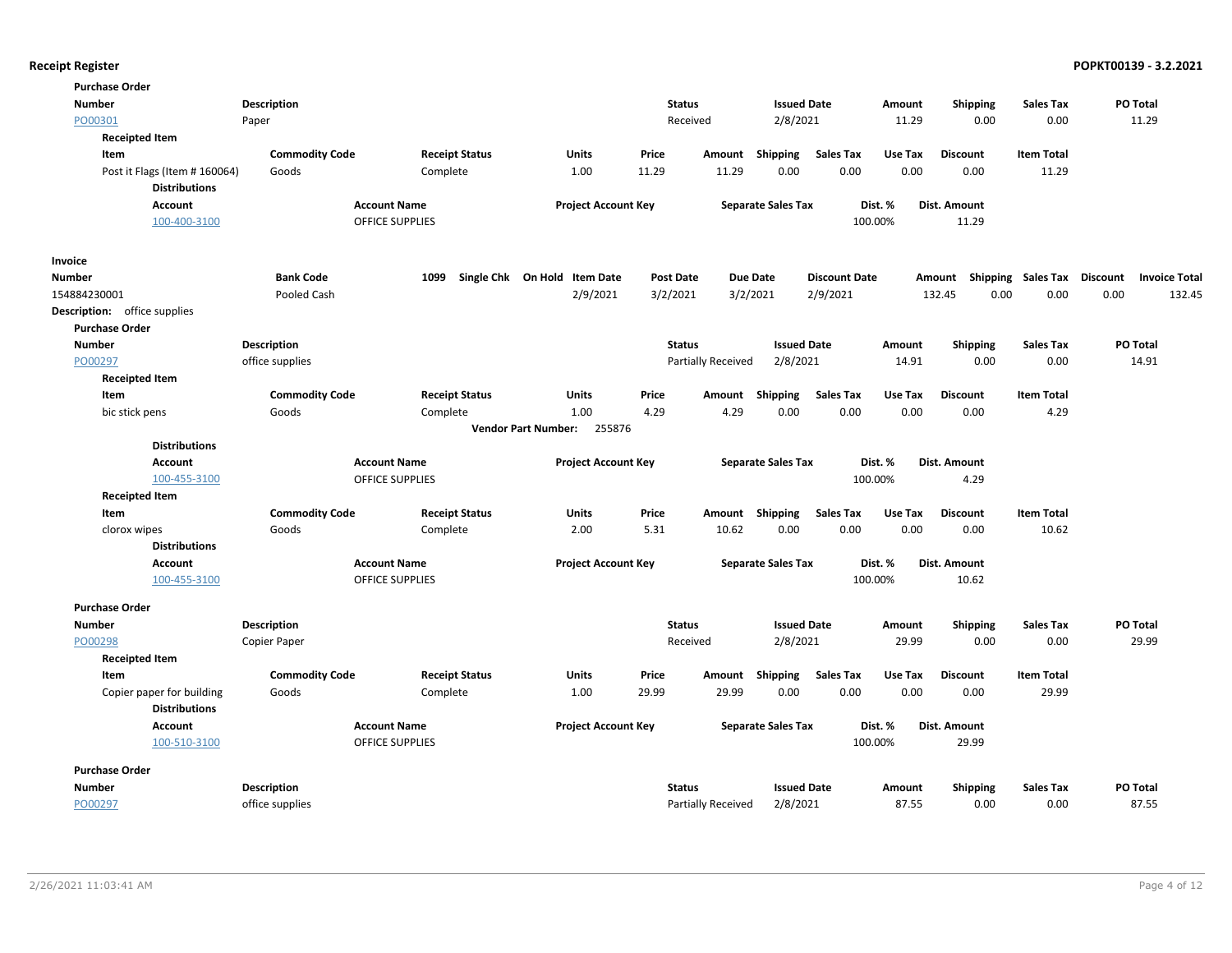| <b>Receipted Item</b> |                       |                        |                                      |           |        |                           |                  |         |                 |                   |
|-----------------------|-----------------------|------------------------|--------------------------------------|-----------|--------|---------------------------|------------------|---------|-----------------|-------------------|
| Item                  | <b>Commodity Code</b> | <b>Receipt Status</b>  | <b>Units</b>                         | Price     | Amount | Shipping                  | <b>Sales Tax</b> | Use Tax | <b>Discount</b> | <b>Item Total</b> |
| copy paper            | Goods                 | Complete               | 1.00                                 | 29.99     | 29.99  | 0.00                      | 0.00             | 0.00    | 0.00            | 29.99             |
| <b>Distributions</b>  |                       |                        |                                      |           |        |                           |                  |         |                 |                   |
| <b>Account</b>        |                       | <b>Account Name</b>    | <b>Project Account Key</b>           |           |        | <b>Separate Sales Tax</b> |                  | Dist. % | Dist. Amount    |                   |
| 100-455-3100          |                       | <b>OFFICE SUPPLIES</b> |                                      |           |        |                           |                  | 100.00% | 29.99           |                   |
| <b>Receipted Item</b> |                       |                        |                                      |           |        |                           |                  |         |                 |                   |
| Item                  | <b>Commodity Code</b> | <b>Receipt Status</b>  | Units                                | Price     | Amount | Shipping                  | <b>Sales Tax</b> | Use Tax | <b>Discount</b> | <b>Item Total</b> |
| correction tape       | Goods                 | Complete               | 2.00                                 | 5.47      | 10.94  | 0.00                      | 0.00             | 0.00    | 0.00            | 10.94             |
|                       |                       |                        | <b>Vendor Part Number:</b><br>609336 |           |        |                           |                  |         |                 |                   |
| <b>Distributions</b>  |                       |                        |                                      |           |        |                           |                  |         |                 |                   |
| <b>Account</b>        |                       | <b>Account Name</b>    | <b>Project Account Key</b>           |           |        | <b>Separate Sales Tax</b> |                  | Dist. % | Dist. Amount    |                   |
| 100-455-3100          |                       | <b>OFFICE SUPPLIES</b> |                                      |           |        |                           |                  | 100.00% | 10.94           |                   |
| <b>Receipted Item</b> |                       |                        |                                      |           |        |                           |                  |         |                 |                   |
| Item                  | <b>Commodity Code</b> | <b>Receipt Status</b>  | Units                                | Price     | Amount | Shipping                  | <b>Sales Tax</b> | Use Tax | <b>Discount</b> | <b>Item Total</b> |
| kleenex               | Goods                 | Complete               | 2.00                                 | 8.87      | 17.74  | 0.00                      | 0.00             | 0.00    | 0.00            | 17.74             |
|                       |                       |                        | 892314<br><b>Vendor Part Number:</b> |           |        |                           |                  |         |                 |                   |
| <b>Distributions</b>  |                       |                        |                                      |           |        |                           |                  |         |                 |                   |
| <b>Account</b>        |                       | <b>Account Name</b>    | <b>Project Account Key</b>           |           |        | <b>Separate Sales Tax</b> |                  | Dist. % | Dist. Amount    |                   |
| 260-455-5720          |                       | OFFICE EQUIPMENT       |                                      |           |        |                           |                  | 100.00% | 17.74           |                   |
| <b>Receipted Item</b> |                       |                        |                                      |           |        |                           |                  |         |                 |                   |
| Item                  | <b>Commodity Code</b> | <b>Receipt Status</b>  | <b>Units</b>                         | Price     | Amount | Shipping                  | <b>Sales Tax</b> | Use Tax | <b>Discount</b> | <b>Item Total</b> |
| mounting tape         | Goods                 | Complete               | 2.00                                 | 7.99      | 15.98  | 0.00                      | 0.00             | 0.00    | 0.00            | 15.98             |
|                       |                       |                        | 651328<br><b>Vendor Part Number:</b> |           |        |                           |                  |         |                 |                   |
| <b>Distributions</b>  |                       |                        |                                      |           |        |                           |                  |         |                 |                   |
| Account               |                       | <b>Account Name</b>    | <b>Project Account Key</b>           |           |        | <b>Separate Sales Tax</b> |                  | Dist. % | Dist. Amount    |                   |
| 100-455-3100          |                       | <b>OFFICE SUPPLIES</b> |                                      |           |        |                           |                  | 100.00% | 15.98           |                   |
| <b>Receipted Item</b> |                       |                        |                                      |           |        |                           |                  |         |                 |                   |
| Item                  | <b>Commodity Code</b> | <b>Receipt Status</b>  | <b>Units</b>                         | Price     | Amount | Shipping                  | <b>Sales Tax</b> | Use Tax | <b>Discount</b> | <b>Item Total</b> |
| red felt tip          | Goods                 | Complete               | 1.00                                 | 7.84      | 7.84   | 0.00                      | 0.00             | 0.00    | 0.00            | 7.84              |
|                       |                       |                        | <b>Vendor Part Number:</b>           | 203356784 |        |                           |                  |         |                 |                   |
| <b>Distributions</b>  |                       |                        |                                      |           |        |                           |                  |         |                 |                   |
| <b>Account</b>        |                       | <b>Account Name</b>    | <b>Project Account Key</b>           |           |        | <b>Separate Sales Tax</b> |                  | Dist. % | Dist. Amount    |                   |
| 100-455-3100          |                       | <b>OFFICE SUPPLIES</b> |                                      |           |        |                           |                  | 100.00% | 7.84            |                   |
| <b>Receipted Item</b> |                       |                        |                                      |           |        |                           |                  |         |                 |                   |
| Item                  | <b>Commodity Code</b> | <b>Receipt Status</b>  | Units                                | Price     | Amount | Shipping                  | Sales Tax        | Use Tax | <b>Discount</b> | <b>Item Total</b> |
| scotch shipping tape  | Goods                 | Complete               | 2.00                                 | 2.53      | 5.06   | 0.00                      | 0.00             | 0.00    | 0.00            | 5.06              |
|                       |                       |                        | 650457<br><b>Vendor Part Number:</b> |           |        |                           |                  |         |                 |                   |
| <b>Distributions</b>  |                       |                        |                                      |           |        |                           |                  |         |                 |                   |
| <b>Account</b>        |                       | <b>Account Name</b>    | <b>Project Account Key</b>           |           |        | <b>Separate Sales Tax</b> |                  | Dist. % | Dist. Amount    |                   |
| 100-455-3100          |                       | <b>OFFICE SUPPLIES</b> |                                      |           |        |                           |                  | 100.00% | 5.06            |                   |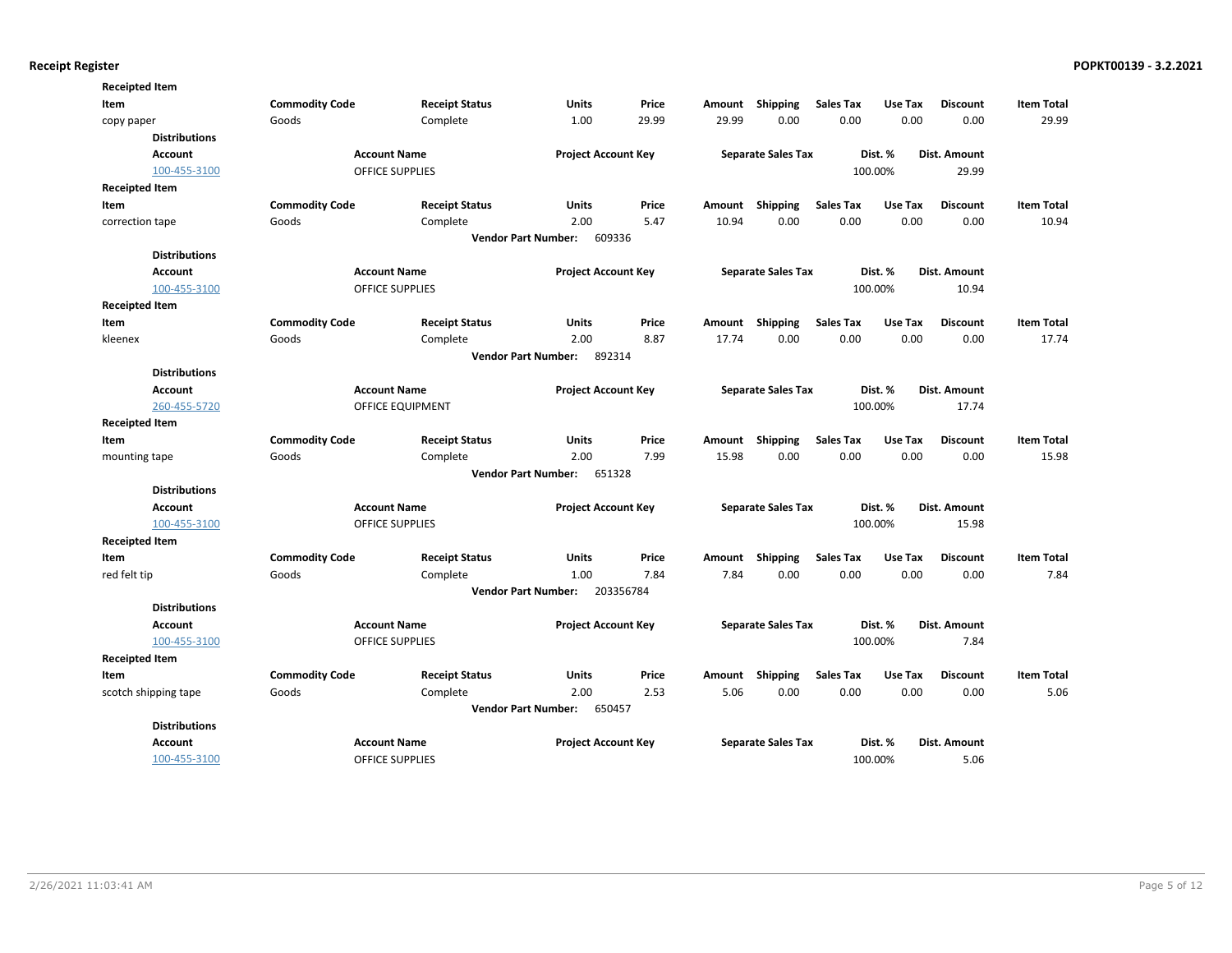| Invoice                             |                       |                        |                              |                  |                           |                    |                             |                                    |                   |                                  |
|-------------------------------------|-----------------------|------------------------|------------------------------|------------------|---------------------------|--------------------|-----------------------------|------------------------------------|-------------------|----------------------------------|
| Number                              | <b>Bank Code</b>      | 1099                   | Single Chk On Hold Item Date | <b>Post Date</b> | Due Date                  |                    | <b>Discount Date</b>        | Amount Shipping Sales Tax Discount |                   | <b>Invoice Total</b>             |
| 154896117001                        | Pooled Cash           |                        | 2/9/2021                     | 3/2/2021         | 3/2/2021                  | 2/9/2021           |                             | 10.39                              | 0.00<br>0.00      | 0.00<br>10.39                    |
| Description: office supplies        |                       |                        |                              |                  |                           |                    |                             |                                    |                   |                                  |
| <b>Purchase Order</b>               |                       |                        |                              |                  |                           |                    |                             |                                    |                   |                                  |
| <b>Number</b>                       | <b>Description</b>    |                        |                              | <b>Status</b>    |                           | <b>Issued Date</b> | Amount                      | Shipping                           | <b>Sales Tax</b>  | <b>PO Total</b>                  |
| PO00297                             | office supplies       |                        |                              |                  | Partially Received        | 2/8/2021           | 10.39                       | 0.00                               | 0.00              | 10.39                            |
| <b>Receipted Item</b>               |                       |                        |                              |                  |                           |                    |                             |                                    |                   |                                  |
| Item                                | <b>Commodity Code</b> | <b>Receipt Status</b>  | <b>Units</b>                 | Price            | Amount                    | Shipping           | <b>Sales Tax</b><br>Use Tax | <b>Discount</b>                    | <b>Item Total</b> |                                  |
| lens cleaner                        | Goods                 | Complete               | 1.00                         | 10.39            | 10.39                     | 0.00               | 0.00                        | 0.00<br>0.00                       | 10.39             |                                  |
|                                     |                       |                        | Vendor Part Number: 752831   |                  |                           |                    |                             |                                    |                   |                                  |
| <b>Distributions</b>                |                       |                        |                              |                  |                           |                    |                             |                                    |                   |                                  |
| <b>Account</b>                      |                       | <b>Account Name</b>    | <b>Project Account Key</b>   |                  | <b>Separate Sales Tax</b> |                    | Dist. %                     | Dist. Amount                       |                   |                                  |
| 100-455-3100                        |                       | <b>OFFICE SUPPLIES</b> |                              |                  |                           |                    | 100.00%                     | 10.39                              |                   |                                  |
|                                     |                       |                        |                              |                  |                           |                    |                             |                                    |                   |                                  |
| Invoice                             |                       |                        |                              |                  |                           |                    |                             |                                    |                   |                                  |
| Number                              | <b>Bank Code</b>      | 1099                   | Single Chk On Hold Item Date | <b>Post Date</b> | <b>Due Date</b>           |                    | <b>Discount Date</b>        | Amount Shipping                    | Sales Tax         | Discount<br><b>Invoice Total</b> |
| 155870775001                        | Pooled Cash           |                        | 2/8/2021                     | 3/2/2021         | 3/2/2021                  | 2/8/2021           |                             | 120.73                             | 0.00<br>0.00      | 0.00<br>120.73                   |
| <b>Description:</b> Office Supplies |                       |                        |                              |                  |                           |                    |                             |                                    |                   |                                  |
| <b>Purchase Order</b>               |                       |                        |                              |                  |                           |                    |                             |                                    |                   |                                  |
| <b>Number</b>                       | <b>Description</b>    |                        |                              | <b>Status</b>    |                           | <b>Issued Date</b> | Amount                      | <b>Shipping</b>                    | <b>Sales Tax</b>  | PO Total                         |
| PO00296                             | Offixe SUpplies       |                        |                              | Received         |                           | 2/8/2021           | 120.73                      | 0.00                               | 0.00              | 120.73                           |
| <b>Receipted Item</b>               |                       |                        |                              |                  |                           |                    |                             |                                    |                   |                                  |
| Item                                | <b>Commodity Code</b> | <b>Receipt Status</b>  | <b>Units</b>                 | Price            | Amount                    | Shipping           | <b>Sales Tax</b><br>Use Tax | <b>Discount</b>                    | <b>Item Total</b> |                                  |
| Envelopes                           | Goods                 | Complete               | 1.00                         | 44.44            | 44.44                     | 0.00               | 0.00                        | 0.00<br>0.00                       | 44.44             |                                  |
| <b>Distributions</b>                |                       |                        |                              |                  |                           |                    |                             |                                    |                   |                                  |
| <b>Account</b>                      |                       | <b>Account Name</b>    | <b>Project Account Key</b>   |                  | <b>Separate Sales Tax</b> |                    | Dist. %                     | Dist. Amount                       |                   |                                  |
| 100-510-3100                        |                       | <b>OFFICE SUPPLIES</b> |                              |                  |                           |                    | 100.00%                     | 44.44                              |                   |                                  |
| <b>Receipted Item</b>               |                       |                        |                              |                  |                           |                    |                             |                                    |                   |                                  |
| Item                                | <b>Commodity Code</b> | <b>Receipt Status</b>  | Units                        | Price            | Amount Shipping           |                    | <b>Sales Tax</b><br>Use Tax | <b>Discount</b>                    | <b>Item Total</b> |                                  |
| Storage Boxes Case of 12            | Goods                 | Complete               | 1.00                         | 76.29            | 76.29                     | 0.00               | 0.00                        | 0.00<br>0.00                       | 76.29             |                                  |
| <b>Distributions</b>                |                       |                        |                              |                  |                           |                    |                             |                                    |                   |                                  |
| <b>Account</b>                      |                       | <b>Account Name</b>    | <b>Project Account Key</b>   |                  | <b>Separate Sales Tax</b> |                    | Dist. %                     | Dist. Amount                       |                   |                                  |
| 100-510-3100                        |                       | <b>OFFICE SUPPLIES</b> |                              |                  |                           |                    | 100.00%                     | 76.29                              |                   |                                  |
|                                     |                       |                        |                              |                  |                           |                    |                             |                                    |                   |                                  |
|                                     |                       |                        |                              |                  |                           |                    |                             |                                    |                   |                                  |
| Invoice                             |                       |                        |                              |                  |                           |                    |                             |                                    |                   |                                  |
| <b>Number</b>                       | <b>Bank Code</b>      | 1099                   | Single Chk On Hold Item Date | <b>Post Date</b> | <b>Due Date</b>           |                    | <b>Discount Date</b>        | Amount Shipping Sales Tax          |                   | Discount<br><b>Invoice Total</b> |
| 157249806001                        | Pooled Cash           |                        | 2/9/2021                     | 3/2/2021         | 3/2/2021                  | 2/9/2021           |                             | 110.99                             | 0.00<br>0.00      | 0.00<br>110.99                   |
| <b>Description:</b> Office Supplies |                       |                        |                              |                  |                           |                    |                             |                                    |                   |                                  |
| <b>Purchase Order</b>               |                       |                        |                              |                  |                           |                    |                             |                                    |                   |                                  |
| Number                              | <b>Description</b>    |                        |                              | <b>Status</b>    |                           | <b>Issued Date</b> | Amount                      | <b>Shipping</b>                    | Sales Tax         | <b>PO Total</b>                  |
| PO00300                             | Office Supplies       |                        |                              |                  | Partially Received        | 2/8/2021           | 110.99                      | 0.00                               | 0.00              | 110.99                           |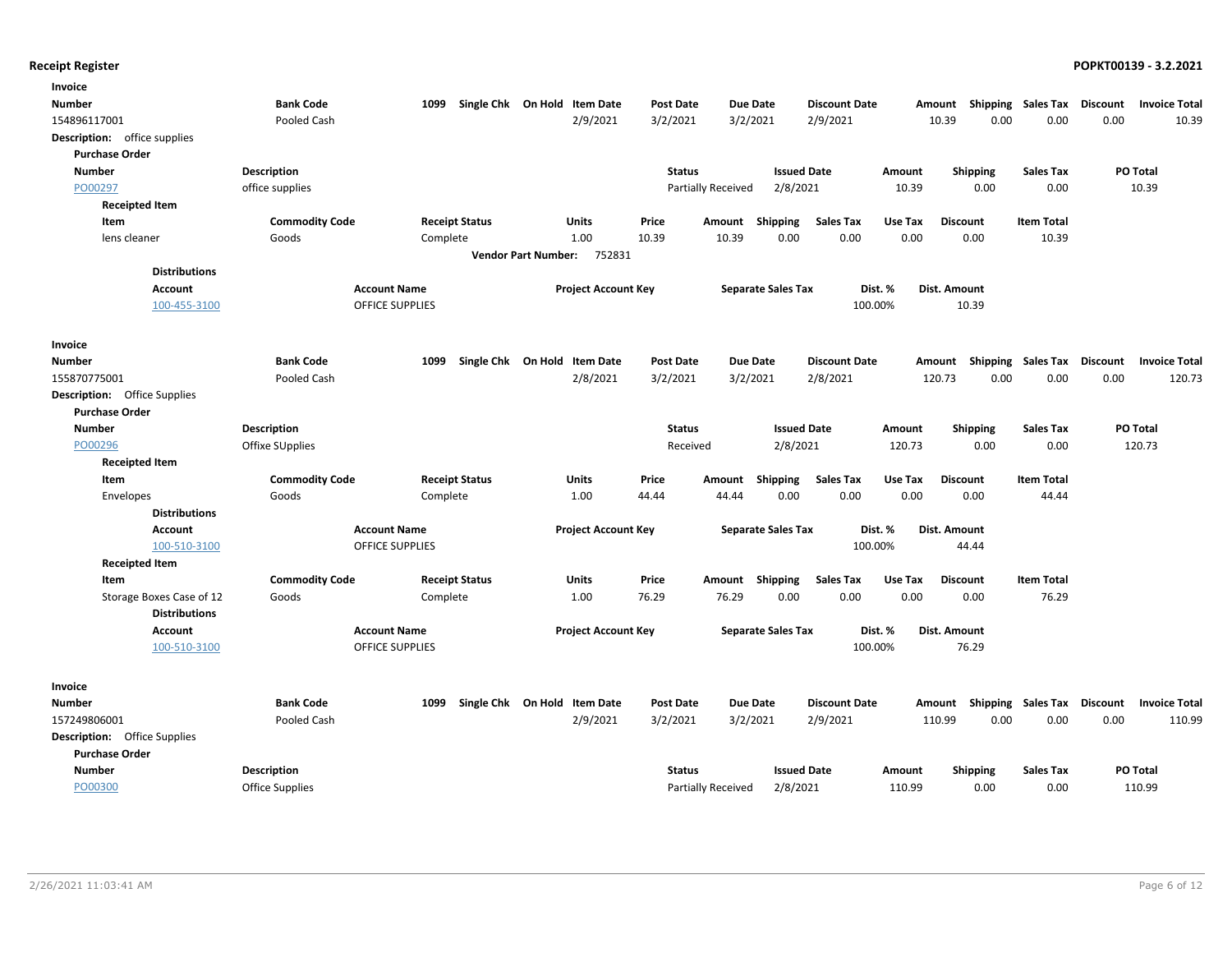|               | <b>Receipted Item</b>         |                                                                 |                        |                                        |                              |                  |                           |                           |                          |                    |                                    |                   |                                  |
|---------------|-------------------------------|-----------------------------------------------------------------|------------------------|----------------------------------------|------------------------------|------------------|---------------------------|---------------------------|--------------------------|--------------------|------------------------------------|-------------------|----------------------------------|
|               | Item                          |                                                                 | <b>Commodity Code</b>  | <b>Receipt Status</b>                  | <b>Units</b>                 | Price            | Amount                    | Shipping                  | <b>Sales Tax</b>         | Use Tax            | <b>Discount</b>                    | <b>Item Total</b> |                                  |
|               |                               | #1490775 - Brother TN-450 Toner Goods<br><b>Distributions</b>   |                        | Complete                               | 1.00                         | 110.99           | 110.99                    | 0.00                      | 0.00                     | 0.00               | 0.00                               | 110.99            |                                  |
|               |                               | <b>Account</b><br>100-499-3100                                  |                        | <b>Account Name</b><br>OFFICE SUPPLIES | <b>Project Account Key</b>   |                  |                           | <b>Separate Sales Tax</b> | 100.00%                  | Dist. %            | Dist. Amount<br>110.99             |                   |                                  |
| Invoice       |                               |                                                                 |                        |                                        |                              |                  |                           |                           |                          |                    |                                    |                   |                                  |
| Number        |                               |                                                                 | <b>Bank Code</b>       | 1099                                   | Single Chk On Hold Item Date | <b>Post Date</b> | <b>Due Date</b>           |                           | <b>Discount Date</b>     |                    | Amount Shipping Sales Tax          |                   | Discount<br><b>Invoice Total</b> |
| 157250075001  |                               |                                                                 | Pooled Cash            |                                        | 2/10/2021                    | 3/2/2021         | 3/2/2021                  |                           | 2/10/2021                |                    | 15.39<br>0.00                      | 0.00              | 0.00<br>15.39                    |
|               | Description: Office Supplies  |                                                                 |                        |                                        |                              |                  |                           |                           |                          |                    |                                    |                   |                                  |
|               | <b>Purchase Order</b>         |                                                                 |                        |                                        |                              |                  |                           |                           |                          |                    |                                    |                   |                                  |
| <b>Number</b> |                               |                                                                 | Description            |                                        |                              | <b>Status</b>    |                           | <b>Issued Date</b>        |                          | Amount             | <b>Shipping</b>                    | <b>Sales Tax</b>  | PO Total                         |
| PO00300       |                               |                                                                 | <b>Office Supplies</b> |                                        |                              |                  | <b>Partially Received</b> | 2/8/2021                  |                          | 15.39              | 0.00                               | 0.00              | 15.39                            |
|               | <b>Receipted Item</b>         |                                                                 |                        |                                        |                              |                  |                           |                           |                          |                    |                                    |                   |                                  |
|               | Item                          |                                                                 | <b>Commodity Code</b>  | <b>Receipt Status</b>                  | Units                        | Price            | Amount Shipping           |                           | <b>Sales Tax</b>         | Use Tax            | <b>Discount</b>                    | <b>Item Total</b> |                                  |
|               |                               | #8172679 - Bic Round Stic blue pe Goods                         |                        | Complete                               | 1.00                         | 15.39            | 15.39                     | 0.00                      | 0.00                     | 0.00               | 0.00                               | 15.39             |                                  |
|               |                               | <b>Distributions</b>                                            |                        |                                        |                              |                  |                           |                           |                          |                    |                                    |                   |                                  |
|               |                               | <b>Account</b><br>100-499-3100                                  |                        | <b>Account Name</b><br>OFFICE SUPPLIES | <b>Project Account Key</b>   |                  |                           | <b>Separate Sales Tax</b> |                          | Dist. %<br>100.00% | Dist. Amount<br>15.39              |                   |                                  |
|               |                               |                                                                 |                        |                                        |                              |                  |                           |                           |                          |                    |                                    |                   |                                  |
| Invoice       |                               |                                                                 |                        |                                        |                              |                  |                           |                           |                          |                    |                                    |                   |                                  |
| Number        |                               |                                                                 | <b>Bank Code</b>       | 1099                                   | Single Chk On Hold Item Date | <b>Post Date</b> | <b>Due Date</b>           |                           | <b>Discount Date</b>     |                    | Amount Shipping Sales Tax Discount |                   | <b>Invoice Total</b>             |
| 157250076001  |                               |                                                                 | Pooled Cash            |                                        | 2/10/2021                    | 3/2/2021         | 3/2/2021                  |                           | 2/10/2021                |                    | 167.93<br>0.00                     | 0.00              | 0.00<br>167.93                   |
|               | Description: Office Supplies  |                                                                 |                        |                                        |                              |                  |                           |                           |                          |                    |                                    |                   |                                  |
|               | <b>Purchase Order</b>         |                                                                 |                        |                                        |                              |                  |                           |                           |                          |                    |                                    |                   |                                  |
| <b>Number</b> |                               |                                                                 | Description            |                                        |                              | <b>Status</b>    |                           | <b>Issued Date</b>        |                          | Amount             | <b>Shipping</b>                    | <b>Sales Tax</b>  | PO Total                         |
| PO00300       |                               |                                                                 | <b>Office Supplies</b> |                                        |                              |                  | <b>Partially Received</b> | 2/8/2021                  |                          | 167.93             | 0.00                               | 0.00              | 167.93                           |
|               | <b>Receipted Item</b><br>Item |                                                                 | <b>Commodity Code</b>  | <b>Receipt Status</b>                  | Units                        | Price            |                           |                           |                          | Use Tax            | <b>Discount</b>                    | <b>Item Total</b> |                                  |
|               |                               | #196517 - Boise Copy paper - case Goods                         |                        | Complete                               | 1.00                         | 34.99            | Amount<br>34.99           | Shipping<br>0.00          | <b>Sales Tax</b><br>0.00 | 0.00               | 0.00                               | 34.99             |                                  |
|               |                               | <b>Distributions</b>                                            |                        |                                        |                              |                  |                           |                           |                          |                    |                                    |                   |                                  |
|               |                               | <b>Account</b>                                                  |                        | <b>Account Name</b>                    | <b>Project Account Key</b>   |                  |                           | <b>Separate Sales Tax</b> |                          | Dist. %            | Dist. Amount                       |                   |                                  |
|               |                               | 100-499-3100                                                    |                        | OFFICE SUPPLIES                        |                              |                  |                           |                           |                          | 100.00%            | 34.99                              |                   |                                  |
|               | <b>Receipted Item</b>         |                                                                 |                        |                                        |                              |                  |                           |                           |                          |                    |                                    |                   |                                  |
|               | Item                          |                                                                 | <b>Commodity Code</b>  | <b>Receipt Status</b>                  | Units                        | Price            | Amount                    | Shipping                  | Sales Tax                | Use Tax            | <b>Discount</b>                    | <b>Item Total</b> |                                  |
|               |                               | #261294 - Avery Laser Business C: Goods<br><b>Distributions</b> |                        | Complete                               | 1.00                         | 15.99            | 15.99                     | 0.00                      | 0.00                     | 0.00               | 0.00                               | 15.99             |                                  |
|               |                               | Account                                                         |                        | <b>Account Name</b>                    | <b>Project Account Key</b>   |                  |                           | <b>Separate Sales Tax</b> |                          | Dist. %            | Dist. Amount                       |                   |                                  |
|               |                               | 100-499-3100                                                    |                        | OFFICE SUPPLIES                        |                              |                  |                           |                           |                          | 100.00%            | 15.99                              |                   |                                  |
|               | <b>Receipted Item</b>         |                                                                 |                        |                                        |                              |                  |                           |                           |                          |                    |                                    |                   |                                  |
|               | Item                          |                                                                 | <b>Commodity Code</b>  | <b>Receipt Status</b>                  | Units                        | Price            | Amount                    | Shipping                  | Sales Tax                | Use Tax            | <b>Discount</b>                    | <b>Item Total</b> |                                  |
|               |                               | #432087 - Staples - box of 15000/ Goods                         |                        | Complete                               | 1.00                         | 5.99             | 5.99                      | 0.00                      | 0.00                     | 0.00               | 0.00                               | 5.99              |                                  |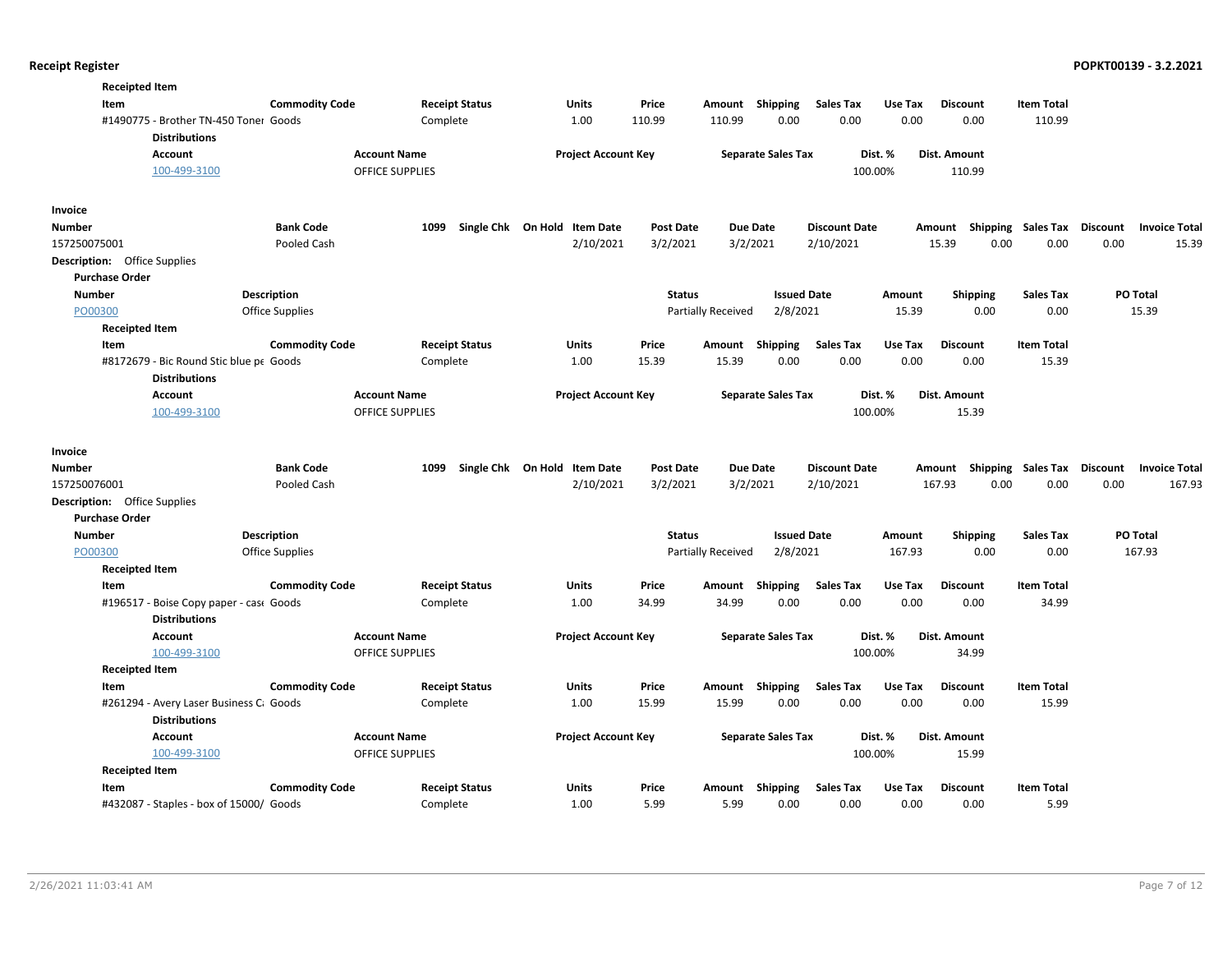|                        |                                     | <b>Distributions</b>                                            |                                 |                        |                                           |                              |                    |                             |                                   |         |                         |                                     |                                       |
|------------------------|-------------------------------------|-----------------------------------------------------------------|---------------------------------|------------------------|-------------------------------------------|------------------------------|--------------------|-----------------------------|-----------------------------------|---------|-------------------------|-------------------------------------|---------------------------------------|
|                        |                                     | <b>Account</b>                                                  |                                 | <b>Account Name</b>    | <b>Project Account Key</b>                |                              |                    | <b>Separate Sales Tax</b>   |                                   | Dist. % | Dist. Amount            |                                     |                                       |
|                        |                                     | 100-499-3100                                                    |                                 | <b>OFFICE SUPPLIES</b> |                                           |                              |                    |                             |                                   | 100.00% | 5.99                    |                                     |                                       |
|                        | <b>Receipted Item</b>               |                                                                 |                                 |                        |                                           |                              |                    |                             |                                   |         |                         |                                     |                                       |
|                        | Item                                |                                                                 | <b>Commodity Code</b>           | <b>Receipt Status</b>  | <b>Units</b>                              | Price                        | Amount             | Shipping                    | <b>Sales Tax</b>                  | Use Tax | <b>Discount</b>         | <b>Item Total</b>                   |                                       |
|                        |                                     | #612051 - Office Depot Shipping I Goods                         |                                 | Complete               | 1.00                                      | 7.84                         | 7.84               | 0.00                        | 0.00                              | 0.00    | 0.00                    | 7.84                                |                                       |
|                        |                                     | <b>Distributions</b>                                            |                                 |                        |                                           |                              |                    |                             |                                   |         |                         |                                     |                                       |
|                        |                                     | <b>Account</b>                                                  |                                 | <b>Account Name</b>    | <b>Project Account Key</b>                |                              |                    | <b>Separate Sales Tax</b>   |                                   | Dist. % | Dist. Amount            |                                     |                                       |
|                        |                                     | 100-499-3100                                                    |                                 | OFFICE SUPPLIES        |                                           |                              |                    |                             |                                   | 100.00% | 7.84                    |                                     |                                       |
|                        | <b>Receipted Item</b>               |                                                                 |                                 |                        |                                           |                              |                    |                             |                                   |         |                         |                                     |                                       |
|                        | Item                                |                                                                 | <b>Commodity Code</b>           | <b>Receipt Status</b>  | Units                                     | Price                        |                    | Amount Shipping             | <b>Sales Tax</b>                  | Use Tax | <b>Discount</b>         | <b>Item Total</b>                   |                                       |
|                        |                                     | #633904 - #10 blank envelopes - I Goods<br><b>Distributions</b> |                                 | Complete               | 2.00                                      | 15.34                        | 30.68              | 0.00                        | 0.00                              | 0.00    | 0.00                    | 30.68                               |                                       |
|                        |                                     | <b>Account</b>                                                  |                                 | <b>Account Name</b>    | <b>Project Account Key</b>                |                              |                    | <b>Separate Sales Tax</b>   |                                   | Dist. % | Dist. Amount            |                                     |                                       |
|                        |                                     | 100-499-3100                                                    |                                 | <b>OFFICE SUPPLIES</b> |                                           |                              |                    |                             |                                   | 100.00% | 30.68                   |                                     |                                       |
|                        | <b>Receipted Item</b>               |                                                                 |                                 |                        |                                           |                              |                    |                             |                                   |         |                         |                                     |                                       |
|                        | Item                                |                                                                 | <b>Commodity Code</b>           | <b>Receipt Status</b>  | Units                                     | Price                        |                    | Amount Shipping             | <b>Sales Tax</b>                  | Use Tax | <b>Discount</b>         | <b>Item Total</b>                   |                                       |
|                        |                                     | #679428 - #10 Blank window enve Goods<br><b>Distributions</b>   |                                 | Complete               | 4.00                                      | 16.67                        | 66.68              | 0.00                        | 0.00                              | 0.00    | 0.00                    | 66.68                               |                                       |
|                        |                                     | <b>Account</b>                                                  |                                 | <b>Account Name</b>    | <b>Project Account Key</b>                |                              |                    | <b>Separate Sales Tax</b>   |                                   | Dist. % | Dist. Amount            |                                     |                                       |
|                        |                                     | 100-499-3100                                                    |                                 | OFFICE SUPPLIES        |                                           |                              |                    |                             |                                   | 100.00% | 66.68                   |                                     |                                       |
|                        | <b>Receipted Item</b>               |                                                                 |                                 |                        |                                           |                              |                    |                             |                                   |         |                         |                                     |                                       |
|                        | Item                                |                                                                 | <b>Commodity Code</b>           | <b>Receipt Status</b>  | <b>Units</b>                              | Price                        |                    | Amount Shipping             | <b>Sales Tax</b>                  | Use Tax | <b>Discount</b>         | <b>Item Total</b>                   |                                       |
|                        |                                     | #855730 - Size 19 rubber bands -                                | Goods                           | Complete               | 1.00                                      | 2.88                         | 2.88               | 0.00                        | 0.00                              | 0.00    | 0.00                    | 2.88                                |                                       |
|                        |                                     | <b>Distributions</b>                                            |                                 |                        |                                           |                              |                    |                             |                                   |         |                         |                                     |                                       |
|                        |                                     | <b>Account</b>                                                  |                                 | <b>Account Name</b>    | <b>Project Account Key</b>                |                              |                    | <b>Separate Sales Tax</b>   |                                   | Dist. % | Dist. Amount            |                                     |                                       |
|                        |                                     | 100-499-3100                                                    |                                 | <b>OFFICE SUPPLIES</b> |                                           |                              |                    |                             |                                   | 100.00% | 2.88                    |                                     |                                       |
|                        | <b>Receipted Item</b>               |                                                                 |                                 |                        |                                           |                              |                    |                             |                                   |         |                         |                                     |                                       |
|                        | Item                                |                                                                 | <b>Commodity Code</b>           | <b>Receipt Status</b>  | <b>Units</b>                              | Price                        | Amount             | Shipping                    | <b>Sales Tax</b>                  | Use Tax | <b>Discount</b>         | <b>Item Total</b>                   |                                       |
|                        |                                     | #855883 - Size 33 rubber bands -                                | Goods                           | Complete               | 1.00                                      | 2.88                         | 2.88               | 0.00                        | 0.00                              | 0.00    | 0.00                    | 2.88                                |                                       |
|                        |                                     | <b>Distributions</b>                                            |                                 |                        |                                           |                              |                    |                             |                                   |         |                         |                                     |                                       |
|                        |                                     |                                                                 |                                 |                        |                                           |                              |                    |                             |                                   |         |                         |                                     |                                       |
|                        |                                     | <b>Account</b>                                                  |                                 | <b>Account Name</b>    | <b>Project Account Key</b>                |                              |                    | <b>Separate Sales Tax</b>   |                                   | Dist. % | Dist. Amount            |                                     |                                       |
|                        |                                     | 100-499-3100                                                    |                                 | <b>OFFICE SUPPLIES</b> |                                           |                              |                    |                             |                                   | 100.00% | 2.88                    |                                     |                                       |
| Invoice                |                                     |                                                                 |                                 |                        |                                           |                              |                    |                             |                                   |         |                         |                                     |                                       |
| Number<br>157250077001 |                                     |                                                                 | <b>Bank Code</b><br>Pooled Cash | 1099                   | Single Chk On Hold Item Date<br>2/10/2021 | <b>Post Date</b><br>3/2/2021 |                    | <b>Due Date</b><br>3/2/2021 | <b>Discount Date</b><br>2/10/2021 |         | Amount<br>89.99<br>0.00 | Shipping Sales Tax Discount<br>0.00 | <b>Invoice Total</b><br>89.99<br>0.00 |
|                        | <b>Description:</b> Office Supplies |                                                                 |                                 |                        |                                           |                              |                    |                             |                                   |         |                         |                                     |                                       |
|                        | <b>Purchase Order</b>               |                                                                 |                                 |                        |                                           |                              |                    |                             |                                   |         |                         |                                     |                                       |
| Number                 |                                     |                                                                 | Description                     |                        |                                           | <b>Status</b>                |                    | <b>Issued Date</b>          |                                   | Amount  | <b>Shipping</b>         | <b>Sales Tax</b>                    | PO Total                              |
|                        | PO00300                             |                                                                 | Office Supplies                 |                        |                                           |                              | Partially Received | 2/8/2021                    |                                   | 89.99   | 0.00                    | 0.00                                | 89.99                                 |
|                        | <b>Receipted Item</b>               |                                                                 |                                 |                        |                                           |                              |                    |                             |                                   |         |                         |                                     |                                       |
|                        | Item                                |                                                                 | <b>Commodity Code</b>           | <b>Receipt Status</b>  | Units                                     | Price                        | Amount Shipping    |                             | <b>Sales Tax</b>                  | Use Tax | <b>Discount</b>         | <b>Item Total</b>                   |                                       |
|                        |                                     | #830068 - Canon MP25DV-3 Calcu Goods                            |                                 | Complete               | 1.00                                      | 89.99                        | 89.99              | 0.00                        | 0.00                              | 0.00    | 0.00                    | 89.99                               |                                       |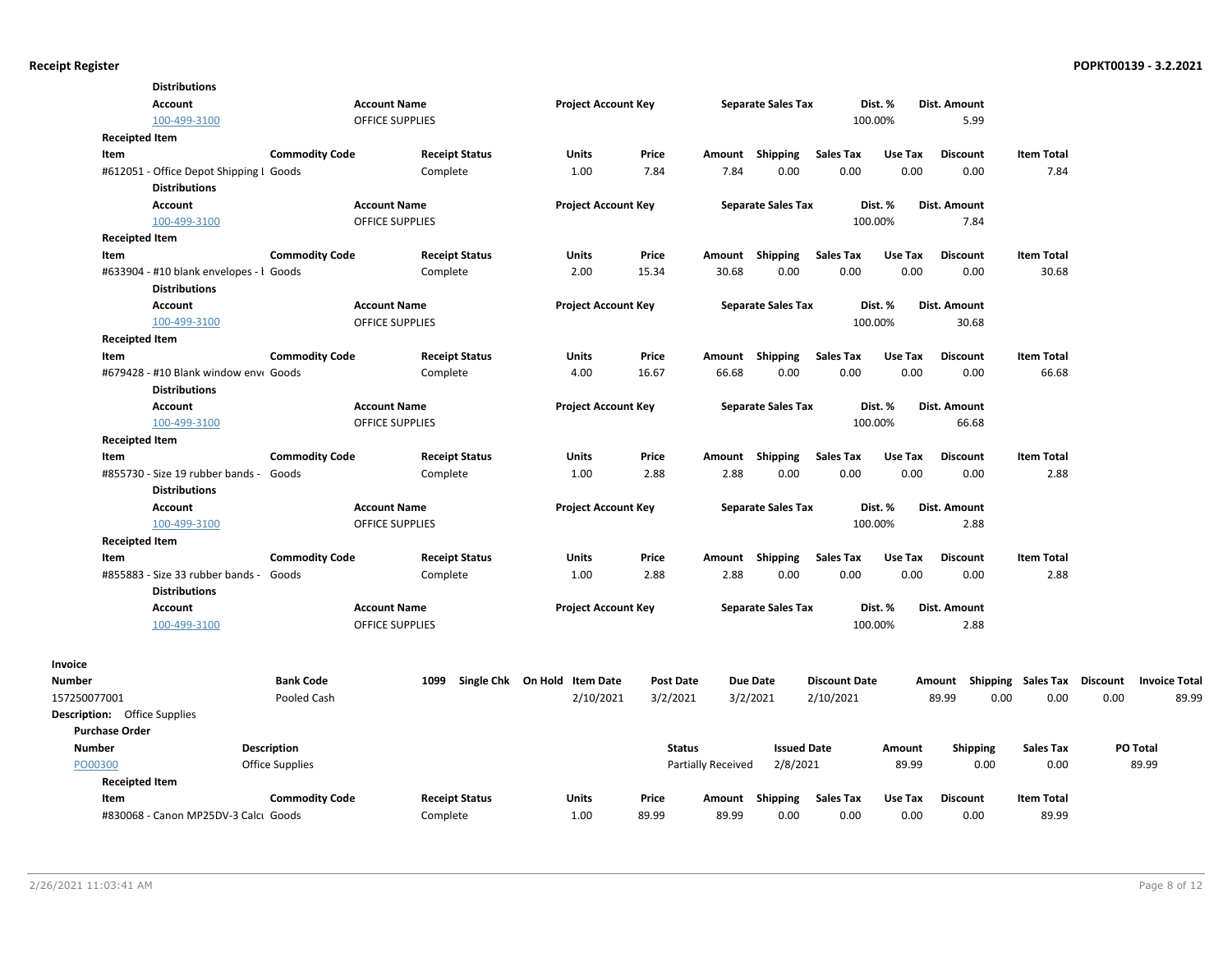|                                   | <b>Distributions</b>                    |                             |                         |                              |                            |                  |          |                           |                      |                               |                     |       |                                    |                       |                      |
|-----------------------------------|-----------------------------------------|-----------------------------|-------------------------|------------------------------|----------------------------|------------------|----------|---------------------------|----------------------|-------------------------------|---------------------|-------|------------------------------------|-----------------------|----------------------|
|                                   | <b>Account</b>                          |                             | <b>Account Name</b>     |                              | <b>Project Account Key</b> |                  |          | <b>Separate Sales Tax</b> |                      | Dist. %                       | Dist. Amount        |       |                                    |                       |                      |
|                                   | 100-499-3100                            |                             | <b>OFFICE SUPPLIES</b>  |                              |                            |                  |          |                           |                      | 100.00%                       | 89.99               |       |                                    |                       |                      |
|                                   |                                         |                             |                         |                              |                            |                  |          |                           |                      |                               |                     |       |                                    |                       |                      |
| <b>Vendor Number</b>              | <b>Vendor DBA</b>                       |                             |                         |                              |                            |                  |          |                           |                      | <b>Vendor Total Discount:</b> |                     |       | 0.00                               | <b>Invoice Total:</b> | 7,632.27             |
| <b>VEN02129</b>                   | PRIORITY PUBLIC SAFETY                  |                             |                         |                              |                            |                  |          |                           |                      |                               |                     |       |                                    |                       |                      |
| Invoice                           |                                         |                             |                         |                              |                            |                  |          |                           |                      |                               |                     |       |                                    |                       |                      |
| <b>Number</b>                     |                                         | <b>Bank Code</b>            | 1099                    | Single Chk On Hold Item Date |                            | <b>Post Date</b> |          | Due Date                  | <b>Discount Date</b> |                               |                     |       | Amount Shipping Sales Tax Discount |                       | <b>Invoice Total</b> |
| 11743                             |                                         | Pooled Cash                 |                         |                              | 2/24/2021                  | 3/2/2021         |          | 3/2/2021                  | 2/24/2021            |                               | 3,798.67            | 0.00  | 0.00                               | 0.00                  | 3,798.67             |
| Description: Upfit for EM Vehicle |                                         |                             |                         |                              |                            |                  |          |                           |                      |                               |                     |       |                                    |                       |                      |
| <b>Purchase Order</b>             |                                         |                             |                         |                              |                            |                  |          |                           |                      |                               |                     |       |                                    |                       |                      |
| <b>Number</b>                     |                                         | <b>Description</b>          |                         |                              |                            | <b>Status</b>    |          |                           | <b>Issued Date</b>   | Amount                        | Shipping            |       | <b>Sales Tax</b>                   |                       | PO Total             |
| PO00321                           |                                         | Upfit for EM Vehicle        |                         |                              |                            | Received         |          | 2/26/2021                 |                      | 3,798.67                      |                     | 0.00  | 0.00                               |                       | 3,798.67             |
| <b>Receipted Item</b>             |                                         |                             |                         |                              |                            |                  |          |                           |                      |                               |                     |       |                                    |                       |                      |
| Item                              |                                         | <b>Commodity Code</b>       | <b>Receipt Status</b>   |                              | <b>Units</b>               | Price            |          | Amount Shipping           | <b>Sales Tax</b>     | Use Tax                       | <b>Discount</b>     |       | <b>Item Total</b>                  |                       |                      |
|                                   | Upfit for Chevy Silverado               | Goods                       | Complete                |                              | 1.00                       | 3,798.67         | 3,798.67 | 0.00                      | 0.00                 | 0.00                          | 0.00                |       | 3,798.67                           |                       |                      |
|                                   | <b>Distributions</b>                    |                             |                         |                              |                            |                  |          |                           |                      |                               |                     |       |                                    |                       |                      |
|                                   | <b>Account</b>                          |                             | <b>Account Name</b>     |                              | <b>Project Account Key</b> |                  |          | <b>Separate Sales Tax</b> |                      | Dist. %                       | Dist. Amount        |       |                                    |                       |                      |
|                                   | 100-406-5750                            |                             | PURCHASE OF AUTOMOBILES |                              |                            |                  |          |                           |                      | 100.00%                       | 3,798.67            |       |                                    |                       |                      |
|                                   |                                         |                             |                         |                              |                            |                  |          |                           |                      |                               |                     |       |                                    |                       |                      |
| Invoice                           |                                         |                             |                         |                              |                            |                  |          |                           |                      |                               |                     |       |                                    |                       |                      |
| Number                            |                                         | <b>Bank Code</b>            | 1099                    | Single Chk On Hold Item Date |                            | <b>Post Date</b> |          | <b>Due Date</b>           | <b>Discount Date</b> |                               |                     |       | Amount Shipping Sales Tax Discount |                       | <b>Invoice Total</b> |
| 11744                             |                                         | Pooled Cash                 |                         |                              | 2/24/2021                  | 3/2/2021         |          | 3/2/2021                  | 2/24/2021            |                               | 3,833.60            | 0.00  | 0.00                               | 0.00                  | 3,833.60             |
| <b>Description:</b>               | Accessories for EMC Vehicle             |                             |                         |                              |                            |                  |          |                           |                      |                               |                     |       |                                    |                       |                      |
| <b>Purchase Order</b>             |                                         |                             |                         |                              |                            |                  |          |                           |                      |                               |                     |       |                                    |                       |                      |
| <b>Number</b>                     |                                         | <b>Description</b>          |                         |                              |                            | <b>Status</b>    |          |                           | <b>Issued Date</b>   | Amount                        | <b>Shipping</b>     |       | <b>Sales Tax</b>                   |                       | PO Total             |
| PO00100                           |                                         | Accessories for EMC Vehicle |                         |                              |                            | Received         |          |                           | 10/20/2020           | 3,833.60                      |                     | 0.00  | 0.00                               |                       | 3,833.60             |
| <b>Receipted Item</b>             |                                         |                             |                         |                              |                            |                  |          |                           |                      |                               |                     |       |                                    |                       |                      |
| Item                              |                                         | <b>Commodity Code</b>       | <b>Receipt Status</b>   |                              | <b>Units</b>               | Price            |          | Amount Shipping           | <b>Sales Tax</b>     | Use Tax                       | <b>Discount</b>     |       | <b>Item Total</b>                  |                       |                      |
|                                   | Miscellaneous accessories and gra Goods |                             | Complete                |                              | 1.00                       | 3,833.60         | 3,833.60 | 0.00                      | 0.00                 | 0.00                          | 0.00                |       | 3,833.60                           |                       |                      |
|                                   | <b>Distributions</b>                    |                             |                         |                              |                            |                  |          |                           |                      |                               |                     |       |                                    |                       |                      |
|                                   | <b>Account</b>                          |                             | <b>Account Name</b>     |                              | <b>Project Account Key</b> |                  |          | <b>Separate Sales Tax</b> |                      | Dist. %                       | <b>Dist. Amount</b> |       |                                    |                       |                      |
|                                   | 412-408-4540                            |                             | <b>R&amp;M AUTO</b>     |                              |                            |                  |          |                           |                      | 100.00%                       | 3,833.60            |       |                                    |                       |                      |
|                                   |                                         |                             |                         |                              |                            |                  |          |                           |                      |                               |                     |       |                                    |                       |                      |
| <b>Vendor Number</b>              | <b>Vendor DBA</b>                       |                             |                         |                              |                            |                  |          |                           |                      | <b>Vendor Total Discount:</b> |                     |       | 0.00                               | <b>Invoice Total:</b> | 712.01               |
| 00161                             | <b>SMITH MUNICIPAL SUPPL</b>            |                             |                         |                              |                            |                  |          |                           |                      |                               |                     |       |                                    |                       |                      |
| Invoice                           |                                         |                             |                         |                              |                            |                  |          |                           |                      |                               |                     |       |                                    |                       |                      |
| <b>Number</b>                     |                                         | <b>Bank Code</b>            | 1099                    | Single Chk On Hold Item Date |                            | <b>Post Date</b> |          | Due Date                  | <b>Discount Date</b> |                               |                     |       | Amount Shipping Sales Tax          | Discount              | <b>Invoice Total</b> |
| 00-19138                          |                                         | Pooled Cash                 |                         |                              | 1/26/2021                  | 3/2/2021         |          | 3/2/2021                  | 1/26/2021            |                               | 625.00              | 87.01 | 0.00                               | 0.00                  | 712.01               |
| Description: Signs and Hardware   |                                         |                             |                         |                              |                            |                  |          |                           |                      |                               |                     |       |                                    |                       |                      |
| <b>Purchase Order</b>             |                                         |                             |                         |                              |                            |                  |          |                           |                      |                               |                     |       |                                    |                       |                      |
| <b>Number</b>                     |                                         | Description                 |                         |                              |                            | <b>Status</b>    |          | <b>Issued Date</b>        |                      | Amount                        | <b>Shipping</b>     |       | <b>Sales Tax</b>                   |                       | PO Total             |
| PO00271                           |                                         | Signs and Hardware          |                         |                              |                            | Received         |          | 1/22/2021                 |                      | 625.00                        |                     | 87.01 | 0.00                               |                       | 712.01               |
|                                   |                                         |                             |                         |                              |                            |                  |          |                           |                      |                               |                     |       |                                    |                       |                      |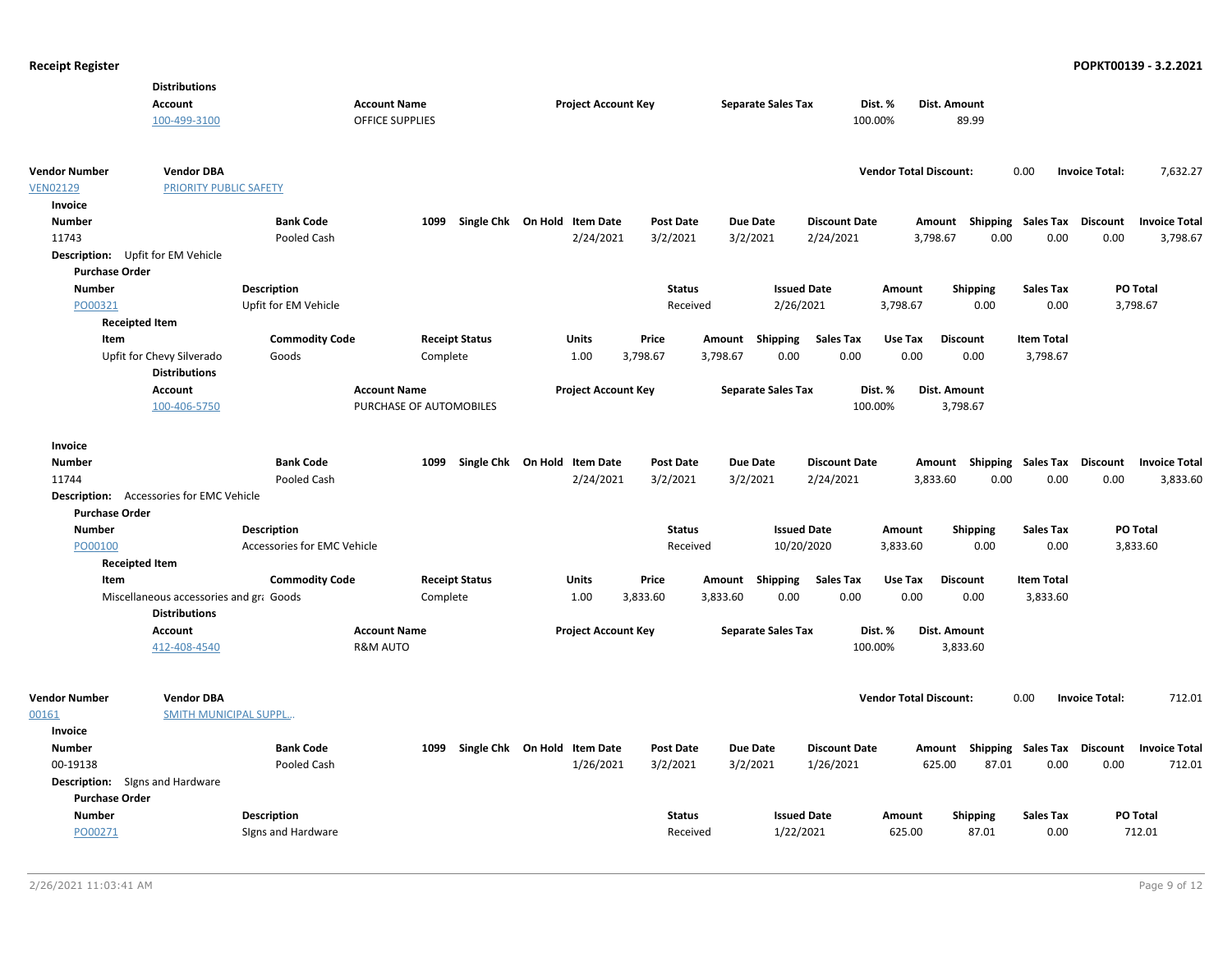|                       | <b>Receipted Item</b>        |                       |                              |                              |                  |          |                           |                      |                               |                    |                           |                       |                      |
|-----------------------|------------------------------|-----------------------|------------------------------|------------------------------|------------------|----------|---------------------------|----------------------|-------------------------------|--------------------|---------------------------|-----------------------|----------------------|
|                       | Item                         | <b>Commodity Code</b> | <b>Receipt Status</b>        | <b>Units</b>                 | Price            |          | Amount Shipping           | Sales Tax            | Use Tax                       | <b>Discount</b>    | <b>Item Total</b>         |                       |                      |
|                       | Caps                         | Goods                 | Complete                     | 10.00                        | 5.00             | 50.00    | 0.00                      | 0.00                 | 0.00                          | 0.00               | 50.00                     |                       |                      |
|                       | <b>Distributions</b>         |                       |                              |                              |                  |          |                           |                      |                               |                    |                           |                       |                      |
|                       | Account                      |                       | <b>Account Name</b>          | <b>Project Account Key</b>   |                  |          | <b>Separate Sales Tax</b> |                      | Dist. %                       | Dist. Amount       |                           |                       |                      |
|                       | 220-622-3430                 |                       | R&B MAT. HARDWARE & LUMBER   |                              |                  |          |                           |                      | 100.00%                       | 50.00              |                           |                       |                      |
|                       | <b>Receipted Item</b>        |                       |                              |                              |                  |          |                           |                      |                               |                    |                           |                       |                      |
|                       | Item                         | <b>Commodity Code</b> | <b>Receipt Status</b>        | <b>Units</b>                 | Price            |          | Amount Shipping           | <b>Sales Tax</b>     | Use Tax                       | <b>Discount</b>    | <b>Item Total</b>         |                       |                      |
|                       | Cross                        | Goods                 | Complete                     | 10.00                        | 5.00             | 50.00    | 0.00                      | 0.00                 | 0.00                          | 0.00               | 50.00                     |                       |                      |
|                       | <b>Distributions</b>         |                       |                              |                              |                  |          |                           |                      |                               |                    |                           |                       |                      |
|                       | Account                      |                       | <b>Account Name</b>          | <b>Project Account Key</b>   |                  |          | <b>Separate Sales Tax</b> |                      | Dist. %                       | Dist. Amount       |                           |                       |                      |
|                       | 220-622-3430                 |                       | R&B MAT. HARDWARE & LUMBER   |                              |                  |          |                           |                      | 100.00%                       | 50.00              |                           |                       |                      |
|                       | <b>Receipted Item</b>        |                       |                              |                              |                  |          |                           |                      |                               |                    |                           |                       |                      |
|                       | Item                         | <b>Commodity Code</b> | <b>Receipt Status</b>        | <b>Units</b>                 | Price            |          | Amount Shipping           | <b>Sales Tax</b>     | Use Tax                       | <b>Discount</b>    | <b>Item Total</b>         |                       |                      |
|                       | DOme Top Post Caps           | Goods                 | Complete                     | 10.00                        | 2.75             | 27.50    | 0.00                      | 0.00                 | 0.00                          | 0.00               | 27.50                     |                       |                      |
|                       | <b>Distributions</b>         |                       |                              |                              |                  |          |                           |                      |                               |                    |                           |                       |                      |
|                       | Account                      |                       | <b>Account Name</b>          | <b>Project Account Key</b>   |                  |          | <b>Separate Sales Tax</b> |                      | Dist. %                       | Dist. Amount       |                           |                       |                      |
|                       | 220-622-3430                 |                       | R&B MAT. HARDWARE & LUMBER   |                              |                  |          |                           |                      | 100.00%                       | 27.50              |                           |                       |                      |
|                       | <b>Receipted Item</b>        |                       |                              |                              |                  |          |                           |                      |                               |                    |                           |                       |                      |
|                       | Item                         | <b>Commodity Code</b> | <b>Receipt Status</b>        | <b>Units</b>                 | Price            |          | Amount Shipping           | <b>Sales Tax</b>     | Use Tax                       | <b>Discount</b>    | <b>Item Total</b>         |                       |                      |
|                       | Sign Blanks 36 x 9           | Goods                 | Complete                     | 25.00                        | 19.90            | 497.50   | 87.01                     | 0.00                 | 0.00                          | 0.00               | 584.51                    |                       |                      |
|                       | <b>Distributions</b>         |                       |                              |                              |                  |          |                           |                      |                               |                    |                           |                       |                      |
|                       | Account                      |                       | <b>Account Name</b>          |                              |                  |          |                           |                      | Dist. %                       | Dist. Amount       |                           |                       |                      |
|                       | 220-622-3430                 |                       | R&B MAT. HARDWARE & LUMBER   | <b>Project Account Key</b>   |                  |          | <b>Separate Sales Tax</b> |                      | 100.00%                       | 584.51             |                           |                       |                      |
|                       |                              |                       |                              |                              |                  |          |                           |                      |                               |                    |                           |                       |                      |
| <b>Vendor Number</b>  | <b>Vendor DBA</b>            |                       |                              |                              |                  |          |                           |                      | <b>Vendor Total Discount:</b> |                    | 0.00                      | <b>Invoice Total:</b> | 7,794.36             |
| 00654                 | <b>WILSON CULVERTS, INC.</b> |                       |                              |                              |                  |          |                           |                      |                               |                    |                           |                       |                      |
| Invoice               |                              |                       |                              |                              |                  |          |                           |                      |                               |                    |                           |                       |                      |
| <b>Number</b>         |                              | <b>Bank Code</b>      | 1099                         | Single Chk On Hold Item Date | <b>Post Date</b> |          | <b>Due Date</b>           | <b>Discount Date</b> |                               | Shipping<br>Amount | <b>Sales Tax Discount</b> |                       | <b>Invoice Total</b> |
| 83392                 |                              | Pooled Cash           |                              | 2/12/2021                    | 3/2/2021         |          | 3/2/2021                  | 2/12/2021            |                               | 7,794.36<br>0.00   | 0.00                      | 0.00                  | 7,794.36             |
| Description: Culverts |                              |                       |                              |                              |                  |          |                           |                      |                               |                    |                           |                       |                      |
| <b>Purchase Order</b> |                              |                       |                              |                              |                  |          |                           |                      |                               |                    |                           |                       |                      |
| <b>Number</b>         |                              | <b>Description</b>    |                              |                              | <b>Status</b>    |          | <b>Issued Date</b>        |                      | Amount                        | <b>Shipping</b>    | <b>Sales Tax</b>          |                       | PO Total             |
| PO00312               |                              | Culverts              |                              |                              | Received         |          | 2/22/2021                 |                      | 7,794.36                      | 0.00               | 0.00                      |                       | 7,794.36             |
|                       | <b>Receipted Item</b>        |                       |                              |                              |                  |          |                           |                      |                               |                    |                           |                       |                      |
|                       | Item                         | <b>Commodity Code</b> | <b>Receipt Status</b>        | <b>Units</b>                 | Price            | Amount   | Shipping                  | <b>Sales Tax</b>     | Use Tax                       | <b>Discount</b>    | <b>Item Total</b>         |                       |                      |
|                       | 15 x 24                      | Goods                 | Complete                     | 4.00                         | 242.64           | 970.56   | 0.00                      | 0.00                 | 0.00                          | 0.00               | 970.56                    |                       |                      |
|                       | <b>Distributions</b>         |                       |                              |                              |                  |          |                           |                      |                               |                    |                           |                       |                      |
|                       | Account                      |                       | <b>Account Name</b>          | <b>Project Account Key</b>   |                  |          | <b>Separate Sales Tax</b> |                      | Dist. %                       | Dist. Amount       |                           |                       |                      |
|                       | 210-621-3420                 |                       | <b>R&amp;B MAT. CULVERTS</b> |                              |                  |          |                           |                      | 100.00%                       | 970.56             |                           |                       |                      |
|                       | <b>Receipted Item</b>        |                       |                              |                              |                  |          |                           |                      |                               |                    |                           |                       |                      |
|                       | Item                         | <b>Commodity Code</b> | <b>Receipt Status</b>        | <b>Units</b>                 | Price            |          | Amount Shipping           | <b>Sales Tax</b>     | Use Tax                       | <b>Discount</b>    | <b>Item Total</b>         |                       |                      |
|                       | $15 \times 30$               | Goods                 | Complete                     | 4.00                         | 303.30           | 1,213.20 | 0.00                      | 0.00                 | 0.00                          | 0.00               | 1,213.20                  |                       |                      |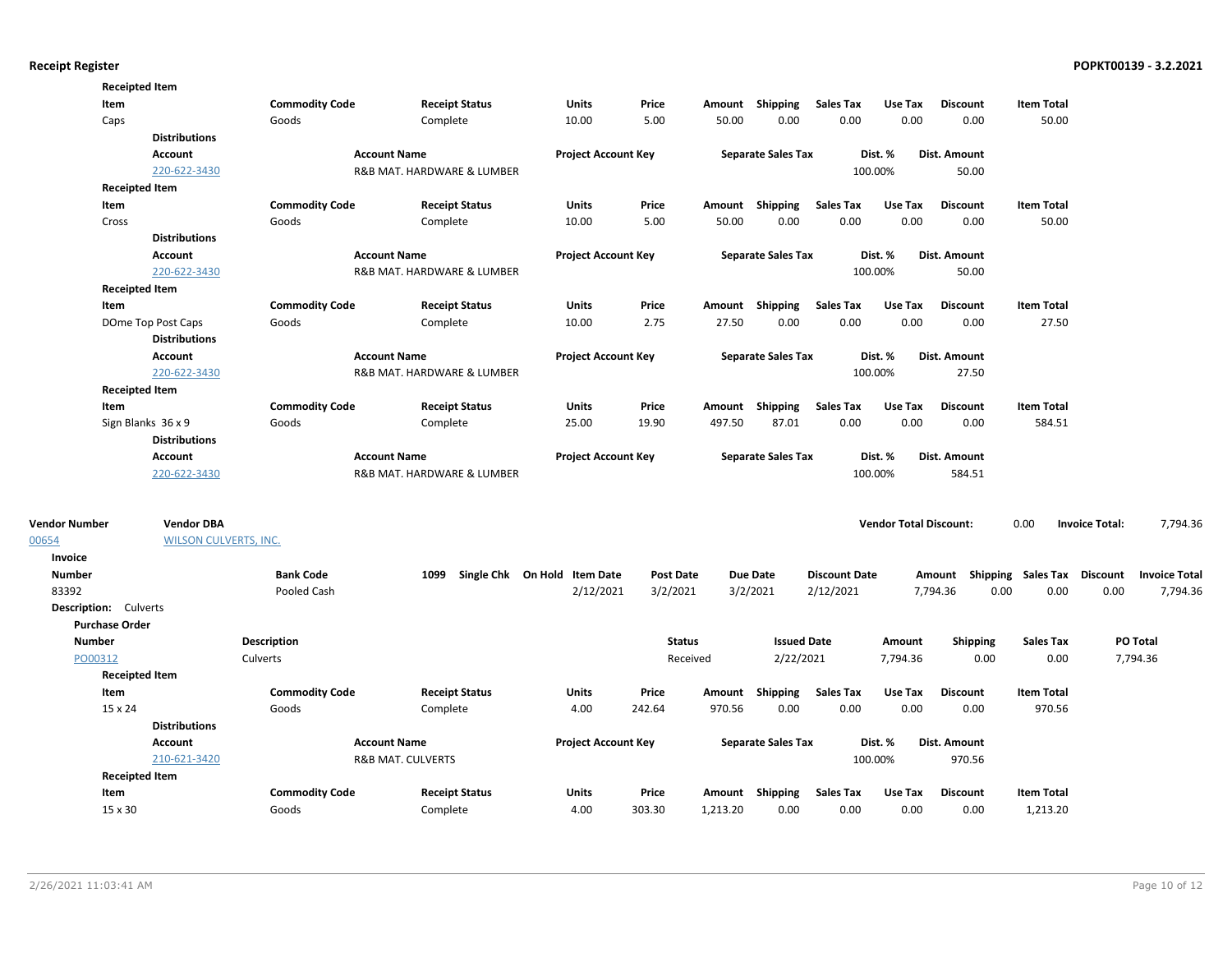| <b>Account</b><br>210-621-3420<br>Goods<br><b>Distributions</b><br><b>Account</b><br>210-621-3420<br>Goods<br><b>Distributions</b><br><b>Account</b><br>210-621-3420 | <b>Commodity Code</b><br><b>Commodity Code</b> | <b>Account Name</b><br><b>R&amp;B MAT. CULVERTS</b><br><b>Receipt Status</b><br>Complete<br><b>Account Name</b><br><b>R&amp;B MAT. CULVERTS</b><br><b>Receipt Status</b><br>Complete<br><b>Account Name</b><br><b>R&amp;B MAT. CULVERTS</b> | <b>Project Account Key</b><br><b>Units</b><br>5.00<br><b>Project Account Key</b><br>Units<br>4.00<br><b>Project Account Key</b>            | Price<br>290.16<br>Price<br>362.70 | Amount<br>1,450.80<br>Amount Shipping<br>1,450.80        | <b>Separate Sales Tax</b><br>Shipping<br>0.00<br><b>Separate Sales Tax</b><br>0.00<br><b>Separate Sales Tax</b> | <b>Sales Tax</b><br>0.00<br><b>Sales Tax</b><br>0.00 | Dist. %<br>100.00%<br>Use Tax<br>0.00<br>Dist. %<br>100.00%<br>Use Tax<br>0.00 | Dist. Amount<br>1,213.20<br><b>Discount</b><br>0.00<br>Dist. Amount<br>1,450.80<br><b>Discount</b><br>0.00 | <b>Item Total</b><br>1,450.80<br><b>Item Total</b><br>1,450.80 |
|----------------------------------------------------------------------------------------------------------------------------------------------------------------------|------------------------------------------------|---------------------------------------------------------------------------------------------------------------------------------------------------------------------------------------------------------------------------------------------|--------------------------------------------------------------------------------------------------------------------------------------------|------------------------------------|----------------------------------------------------------|-----------------------------------------------------------------------------------------------------------------|------------------------------------------------------|--------------------------------------------------------------------------------|------------------------------------------------------------------------------------------------------------|----------------------------------------------------------------|
|                                                                                                                                                                      |                                                |                                                                                                                                                                                                                                             |                                                                                                                                            |                                    |                                                          |                                                                                                                 |                                                      |                                                                                |                                                                                                            |                                                                |
|                                                                                                                                                                      |                                                |                                                                                                                                                                                                                                             |                                                                                                                                            |                                    |                                                          |                                                                                                                 |                                                      |                                                                                |                                                                                                            |                                                                |
|                                                                                                                                                                      |                                                |                                                                                                                                                                                                                                             |                                                                                                                                            |                                    |                                                          |                                                                                                                 |                                                      |                                                                                |                                                                                                            |                                                                |
|                                                                                                                                                                      |                                                |                                                                                                                                                                                                                                             |                                                                                                                                            |                                    |                                                          |                                                                                                                 |                                                      |                                                                                |                                                                                                            |                                                                |
|                                                                                                                                                                      |                                                |                                                                                                                                                                                                                                             |                                                                                                                                            |                                    |                                                          |                                                                                                                 |                                                      |                                                                                |                                                                                                            |                                                                |
|                                                                                                                                                                      |                                                |                                                                                                                                                                                                                                             |                                                                                                                                            |                                    |                                                          |                                                                                                                 |                                                      |                                                                                |                                                                                                            |                                                                |
|                                                                                                                                                                      |                                                |                                                                                                                                                                                                                                             |                                                                                                                                            |                                    |                                                          |                                                                                                                 |                                                      |                                                                                |                                                                                                            |                                                                |
|                                                                                                                                                                      |                                                |                                                                                                                                                                                                                                             |                                                                                                                                            |                                    |                                                          |                                                                                                                 |                                                      |                                                                                |                                                                                                            |                                                                |
|                                                                                                                                                                      |                                                |                                                                                                                                                                                                                                             |                                                                                                                                            |                                    |                                                          |                                                                                                                 |                                                      |                                                                                |                                                                                                            |                                                                |
|                                                                                                                                                                      |                                                |                                                                                                                                                                                                                                             |                                                                                                                                            |                                    |                                                          |                                                                                                                 |                                                      |                                                                                |                                                                                                            |                                                                |
|                                                                                                                                                                      |                                                |                                                                                                                                                                                                                                             |                                                                                                                                            |                                    |                                                          |                                                                                                                 |                                                      |                                                                                |                                                                                                            |                                                                |
|                                                                                                                                                                      |                                                |                                                                                                                                                                                                                                             |                                                                                                                                            |                                    |                                                          |                                                                                                                 |                                                      |                                                                                |                                                                                                            |                                                                |
|                                                                                                                                                                      |                                                |                                                                                                                                                                                                                                             |                                                                                                                                            |                                    |                                                          |                                                                                                                 |                                                      | Dist. %                                                                        | Dist. Amount                                                                                               |                                                                |
|                                                                                                                                                                      |                                                |                                                                                                                                                                                                                                             |                                                                                                                                            |                                    |                                                          |                                                                                                                 |                                                      | 100.00%                                                                        | 1,450.80                                                                                                   |                                                                |
|                                                                                                                                                                      |                                                |                                                                                                                                                                                                                                             |                                                                                                                                            |                                    |                                                          |                                                                                                                 |                                                      |                                                                                |                                                                                                            |                                                                |
|                                                                                                                                                                      | <b>Commodity Code</b>                          | <b>Receipt Status</b>                                                                                                                                                                                                                       | Units                                                                                                                                      | Price                              | Amount                                                   | <b>Shipping</b>                                                                                                 | <b>Sales Tax</b>                                     | Use Tax                                                                        | <b>Discount</b>                                                                                            | <b>Item Total</b>                                              |
| Goods                                                                                                                                                                |                                                | Complete                                                                                                                                                                                                                                    | 4.00                                                                                                                                       | 386.16                             | 1,544.64                                                 | 0.00                                                                                                            | 0.00                                                 | 0.00                                                                           | 0.00                                                                                                       | 1,544.64                                                       |
| <b>Distributions</b>                                                                                                                                                 |                                                |                                                                                                                                                                                                                                             |                                                                                                                                            |                                    |                                                          |                                                                                                                 |                                                      |                                                                                |                                                                                                            |                                                                |
| <b>Account</b>                                                                                                                                                       |                                                | <b>Account Name</b>                                                                                                                                                                                                                         | <b>Project Account Key</b>                                                                                                                 |                                    |                                                          | <b>Separate Sales Tax</b>                                                                                       |                                                      | Dist. %                                                                        | Dist. Amount                                                                                               |                                                                |
| 210-621-3420                                                                                                                                                         |                                                |                                                                                                                                                                                                                                             |                                                                                                                                            |                                    |                                                          |                                                                                                                 |                                                      |                                                                                | 1,544.64                                                                                                   |                                                                |
|                                                                                                                                                                      |                                                |                                                                                                                                                                                                                                             |                                                                                                                                            |                                    |                                                          |                                                                                                                 |                                                      |                                                                                |                                                                                                            |                                                                |
|                                                                                                                                                                      |                                                | <b>Receipt Status</b>                                                                                                                                                                                                                       | <b>Units</b>                                                                                                                               | Price                              | Amount                                                   | Shipping                                                                                                        | <b>Sales Tax</b>                                     | Use Tax                                                                        | <b>Discount</b>                                                                                            | <b>Item Total</b>                                              |
|                                                                                                                                                                      |                                                | Complete                                                                                                                                                                                                                                    | 1.00                                                                                                                                       | 579.24                             | 579.24                                                   | 0.00                                                                                                            | 0.00                                                 | 0.00                                                                           | 0.00                                                                                                       | 579.24                                                         |
| <b>Distributions</b>                                                                                                                                                 |                                                |                                                                                                                                                                                                                                             |                                                                                                                                            |                                    |                                                          |                                                                                                                 |                                                      |                                                                                |                                                                                                            |                                                                |
| <b>Account</b>                                                                                                                                                       |                                                |                                                                                                                                                                                                                                             |                                                                                                                                            |                                    |                                                          |                                                                                                                 |                                                      |                                                                                |                                                                                                            |                                                                |
| 210-621-3420                                                                                                                                                         |                                                |                                                                                                                                                                                                                                             |                                                                                                                                            |                                    |                                                          |                                                                                                                 |                                                      |                                                                                | 579.24                                                                                                     |                                                                |
|                                                                                                                                                                      |                                                |                                                                                                                                                                                                                                             |                                                                                                                                            |                                    |                                                          |                                                                                                                 |                                                      |                                                                                |                                                                                                            |                                                                |
|                                                                                                                                                                      |                                                | <b>Receipt Status</b>                                                                                                                                                                                                                       | Units                                                                                                                                      | Price                              | Amount                                                   | Shipping                                                                                                        | <b>Sales Tax</b>                                     | Use Tax                                                                        | <b>Discount</b>                                                                                            | <b>Item Total</b>                                              |
|                                                                                                                                                                      |                                                | Complete                                                                                                                                                                                                                                    | 1.00                                                                                                                                       | 585.12                             | 585.12                                                   | 0.00                                                                                                            | 0.00                                                 | 0.00                                                                           | 0.00                                                                                                       | 585.12                                                         |
| <b>Distributions</b>                                                                                                                                                 |                                                |                                                                                                                                                                                                                                             |                                                                                                                                            |                                    |                                                          |                                                                                                                 |                                                      |                                                                                |                                                                                                            |                                                                |
| <b>Account</b>                                                                                                                                                       |                                                |                                                                                                                                                                                                                                             |                                                                                                                                            |                                    |                                                          |                                                                                                                 |                                                      |                                                                                |                                                                                                            |                                                                |
| 210-621-3420                                                                                                                                                         |                                                |                                                                                                                                                                                                                                             |                                                                                                                                            |                                    |                                                          |                                                                                                                 |                                                      |                                                                                | 585.12                                                                                                     |                                                                |
|                                                                                                                                                                      |                                                | <b>Commodity Code</b><br>Goods<br><b>Commodity Code</b><br>Goods                                                                                                                                                                            | <b>R&amp;B MAT. CULVERTS</b><br><b>Account Name</b><br><b>R&amp;B MAT. CULVERTS</b><br><b>Account Name</b><br><b>R&amp;B MAT. CULVERTS</b> |                                    | <b>Project Account Key</b><br><b>Project Account Key</b> |                                                                                                                 |                                                      | <b>Separate Sales Tax</b><br><b>Separate Sales Tax</b>                         | 100.00%<br>Dist. %<br>100.00%<br>Dist. %<br>100.00%                                                        | Dist. Amount<br>Dist. Amount                                   |

**Packet Totals**

**Vendors:** 8 **Invoices:** 17 **Purchase Orders:** 19 **Amount:** 71,128.14 **Shipping:** 308.00 **Tax:** 0.00 **Total Amount:** 71,436.14

**Discount:** 0.00